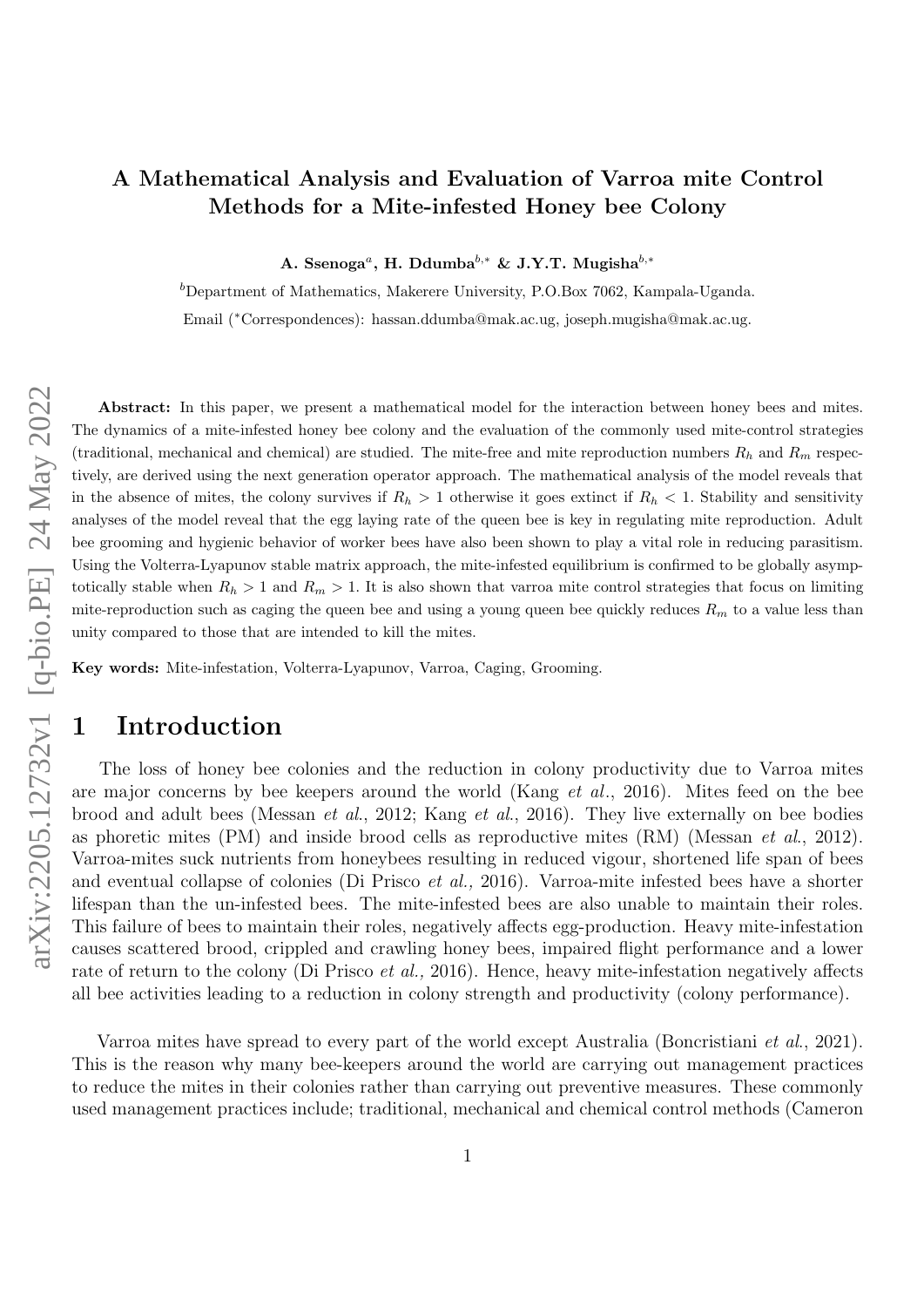and James, 2021). Some of the traditional control methods include; use of hygienic bees that remove mite-infested brood, caging the queen temporarily to cause a brood break thus limiting mite reproduction, using a young queen to produce more worker brood and less drone brood, comb culling and sterilization of hive equipments. Mechanical control methods include; use of screened bottom boards to prevent mite invasion into brood cells and drone brood trapping to limit mite reproduction opportunities. The chemical control methods include; spraying the bees with both hard and soft chemicals. In this case, bee-keepers are advised to use soft organic chemicals such as formic acid because they are harmless to the bees (Marco and Giovanni, 2018; Ziyad et al., 2021). They also penetrate inside the pupae cells to kill the reproductive mites (Fries et al., 1991).

Various Mathematical models have been formulated to study the effect of mites on honey bee populations (Kang et al., 2016). In these studies, sensitivity analyses on model parameters have been carried out to investigate the most sensitive parameters. In these studies, sensitivity analyses were used to identify key parameters and subsequently effective mite control strategies were suggested. Numerical simulation results were used to show the effect of different parameters on colony performance.

Denes and Mahmoud (2019) formulated and analysed a mathematical model for the dynamics of a honey bee colony affected by mites. They divided the bees into compartments depending on their infestation and infection status instead of creating separate mite compartments. Their study shows that it is possible to eliminate the mites from the colony if the mite reproduction number is less than one. They also suggest different mite-control methods basing on the basic reproduction numbers.

Bernadi and Venturino (2016) used a mathematical model to describe how the mites affect the virus epidemiology on adult bees. The mite birth rate, the bees' disease mortality rate and horizontal virus transmission rate were found to be the most influential parameters in their study.

Kang et al., (2016) proposed a general bee-mite-virus model to determine the effects of parasitism and virus infections on bees. They considered proportions of brood and adult bees in order to determine the effect of parasitism on bees. The results of their model analysis show that varroa mite control strategies must be focussed on keeping mite levels and virus transmission rates as low as possible. Brood rearing resumes in early spring prompting mite population numbers and their growth rates to increase. Therefore, Kang *et al.*,  $(2016)$  suggest that mite spraying (management) should be intensified in early spring.

Torres and Torres (2020) used differential equation models to track each day in the life of a bee and uses different survival rates for each of the different bee castes. They performed model simulations to reveal that colony survival is sensitive to adult bee grooming rate and reproductive rate of mites. They also suggest bee management processes such as drone brood removal and selective breeding in order to improve colony health. In the above studies, the authors recommended to the bee keepers the possible mite control strategies. However, subsequent studies have not mathematically analysed and scientifically evaluated these commonly used mite control methods.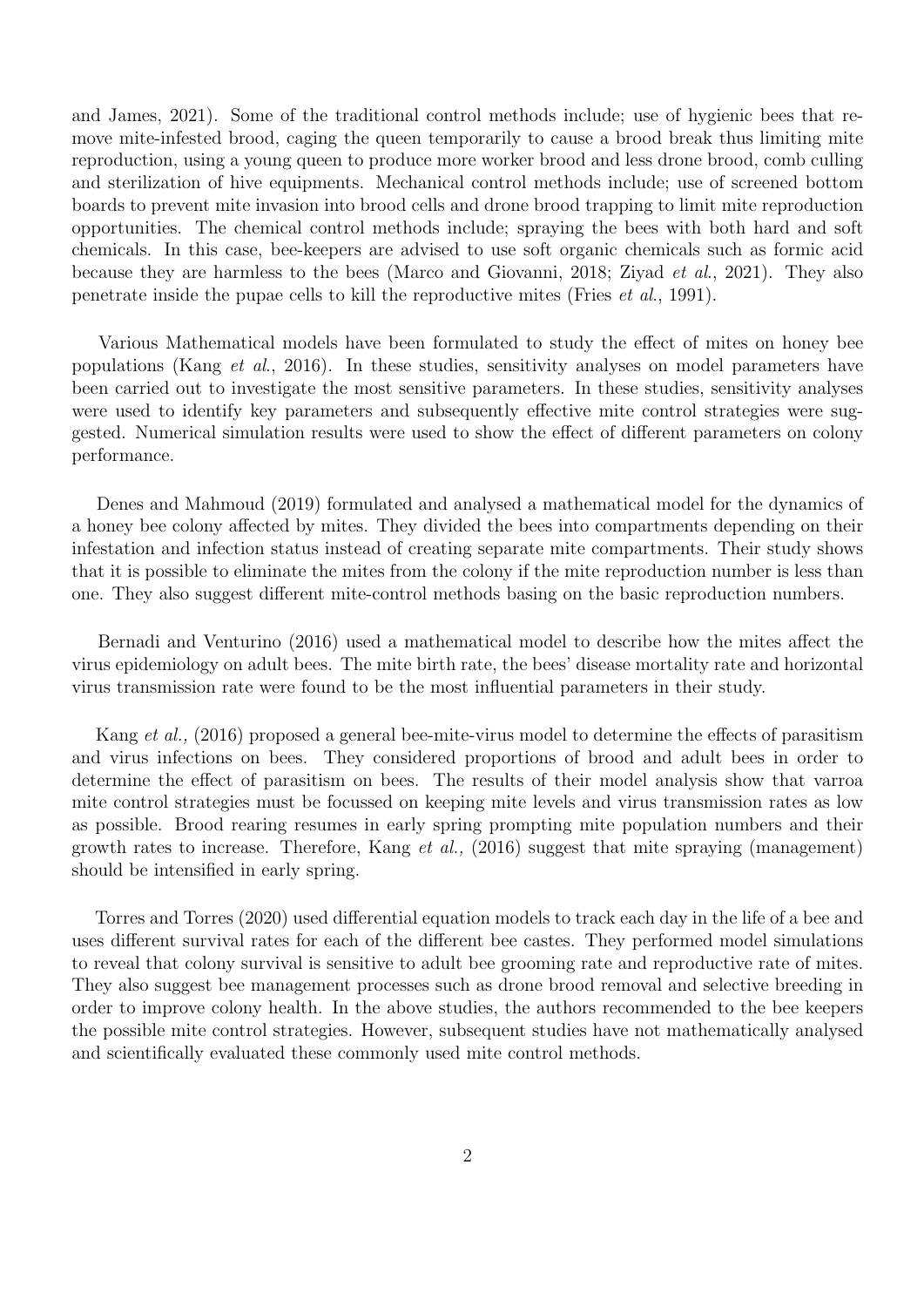This study makes use of a host-parasite modelling approach by Kang et al., (2016). Since mites reproduce inside the pupae cells, in this study an explicit pupae population is modelled in order to correctly estimate the mite population. Because the reduction in the hatching rate causes a delayed recruitment of new bees, the hatching period of the pupae is also determined. A long hatching period provides ample time for mite maturation inside the pupae cells, thus increasing mite population growth.

An investigation on how parasitism through mite-feeding activities affects the numbers of pupae cells and adult bees is carried out. The long term behavior of a mite-infested colony is studied via local and global stability of equilibrium points. Using sensitivity and numerical analyses on model parameters, a mathematical evaluation of mite control methods currently practiced by bee keepers is carried out.

# 2 Methods

## 2.1 Model Description and Formulation

Varroa mites need bees to survive because they either live on adult bee bodies (as phoretic mites) or inside brood cells (as reproductive mites). This therefore, calls for a scientific study of the interaction between bees and mites. A honey bee colony is categorised into three compartments namely: pupae cells  $(x)$ , adult honey bees  $(y)$  and mites  $(z)$ . The pupae population is modelled because the mites reproduce inside the pupae cells (Messan et al., 2012; Kang et al., 2016). The mites feed on the immature bees inside the pupae cells which facilitates their reproduction. The model description, together with assumptions, parameters and variables is as follows: The queen lays eggs at a maximum rate  $\Lambda$  per day which metamorphoses into larvae, pupae and then into adult workers. The brood (egg,larvae and pupae) require care from adult bees so as to hatch into adult bees. The adult bees in this case incubate the pupae cells to facilitate the hatching process. The pupae population is multiplied by the fraction  $\frac{y}{K+y}$  that determines the number of pupae cells that hatch into adult bees (Khoury et al., 2011). The constant  $K$ , which is the half saturation constant, which refers to the number of workers required for 50% of pupae cells to grow into adult bees.

The pupae cells  $(x)$  are assumed to be recruited at a rate directly proportional to the egg laying rate,  $\Lambda$  of the queen bee. Therefore, the number of pupae cells recruited at any time t is given by  $\Lambda y$  $\frac{\Delta y}{K+y}$  (Khoury *et al.*, 2011). The limiting behavior  $\lim_{y\to\infty}$ Λy  $\frac{\Lambda y}{K+y} = \Lambda$ , implies that a sufficiently large number of workers is required for the efficient egg-production and brood rearing. The pupae hatches into adult workers at a rate  $\sigma$  per day but also dies naturally at a rate m per day.

Considering the proportions of phoretic mites (PM) and reproductive mites (RM) to be  $\epsilon$  and  $(1 - \epsilon)$ , respectively, then  $\epsilon z(t)$  and  $(1 - \epsilon)z(t)$  are the populations of PM and RM at any time t, respectively. The RM feeds on the immature bees at pupae stage and reduces its lifespan at a rate  $\hat{\alpha}$ . The RM convert the nutrients obtained from the immature bee at a rate  $c$  in order to support mite reproduction. The mite population dies due to hygienic behavior at a rate  $h$ , dies due to grooming at a rate g and dies naturally at a rate  $d_m$  whereas the adult bees die naturally at a rate  $\mu$ .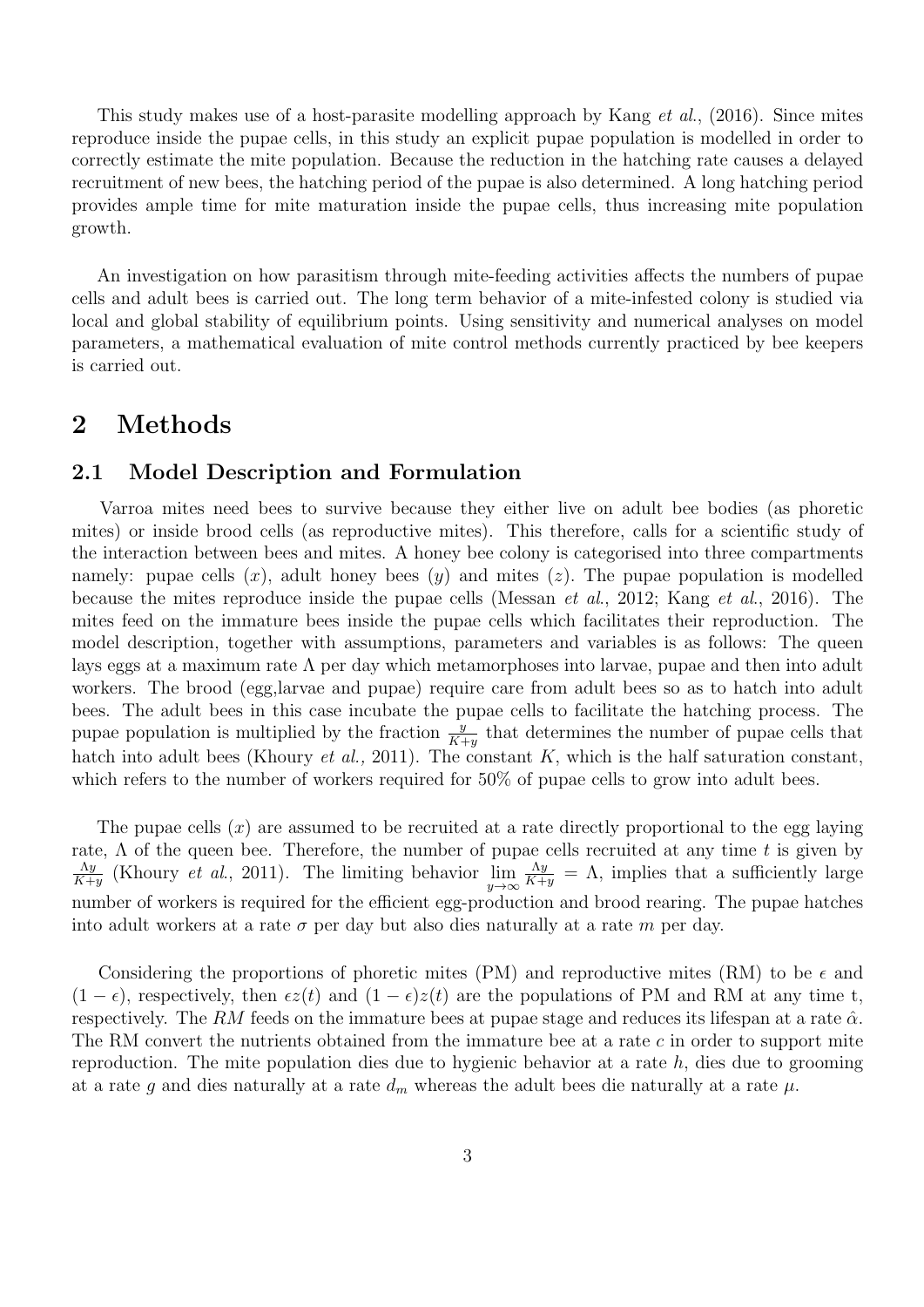The following assumptions are applicable to this study: The pupae population is recruited at a rate directly proportional to the egg laying rate of the queen bee. Parasitism by mites does not reduce the life span and does not cause death of adult bees (Sumpter and Martin, 2004). The adult drones do not participate in colony work and therefore not considered in this study. The hive and forager bees are taken as adult bees because both categories support egg-production and brood rearing through division of labour. The queen bee is not infested by mites, implying that its egg-laying rate is not affected by its health but by the number of workers that rear the brood. The outlined model description leads to the compartmental diagram in Figure 1 while the model parameters are described in Table 1.



Figure 1: A Flow diagram showing the population dynamics of honeybees infested with mites.

| Parameter        | description                                | value                  | Units      | Source                      |
|------------------|--------------------------------------------|------------------------|------------|-----------------------------|
|                  | maximum egg-laying rate of the queen bee   | 1500                   | $day^{-1}$ | Khoury et al. 2011          |
| $\hat{\alpha}$   | parasitism rate on pupae                   | [0,1]                  |            | Torres $&$ Torres, 2020     |
| $\mu$            | adult bee natural mortality rate           | 0.04                   | $day^{-1}$ | Khoury $et \ al., 2011$     |
| $d_m$            | natural mite mortality rate                | 0.006                  | $day^{-1}$ | Messan <i>et al.</i> , 2012 |
| m                | pupae natural mortality rate               | 0.001                  | $day^{-1}$ | Torres & Torres, 2020       |
| h,               | rate of hygienic behaviour                 | 0.08                   | $day^{-1}$ | Santos <i>et al.</i> , 2016 |
| $\boldsymbol{g}$ | rate of adult bee grooming                 | 0.05                   | $day^{-1}$ | Torres $&$ Torres, 2020     |
| C                | nutrient conversion rate by mites          | [0,1]                  |            | Bernadi & Venturino, 2016   |
| $\epsilon$       | proportion of phoretic mites in the colony | [0,1]                  |            | proportion                  |
| К                | half-saturation constant                   | 5000                   | bees       | Khoury $et \ al., 2011$     |
| $\sigma$         | emergence rate of adult bees               | $\frac{1}{12} = 0.083$ | $day^{-1}$ | Schmickl & Karsai, 2016     |

Table 1: Model parameters and their estimated values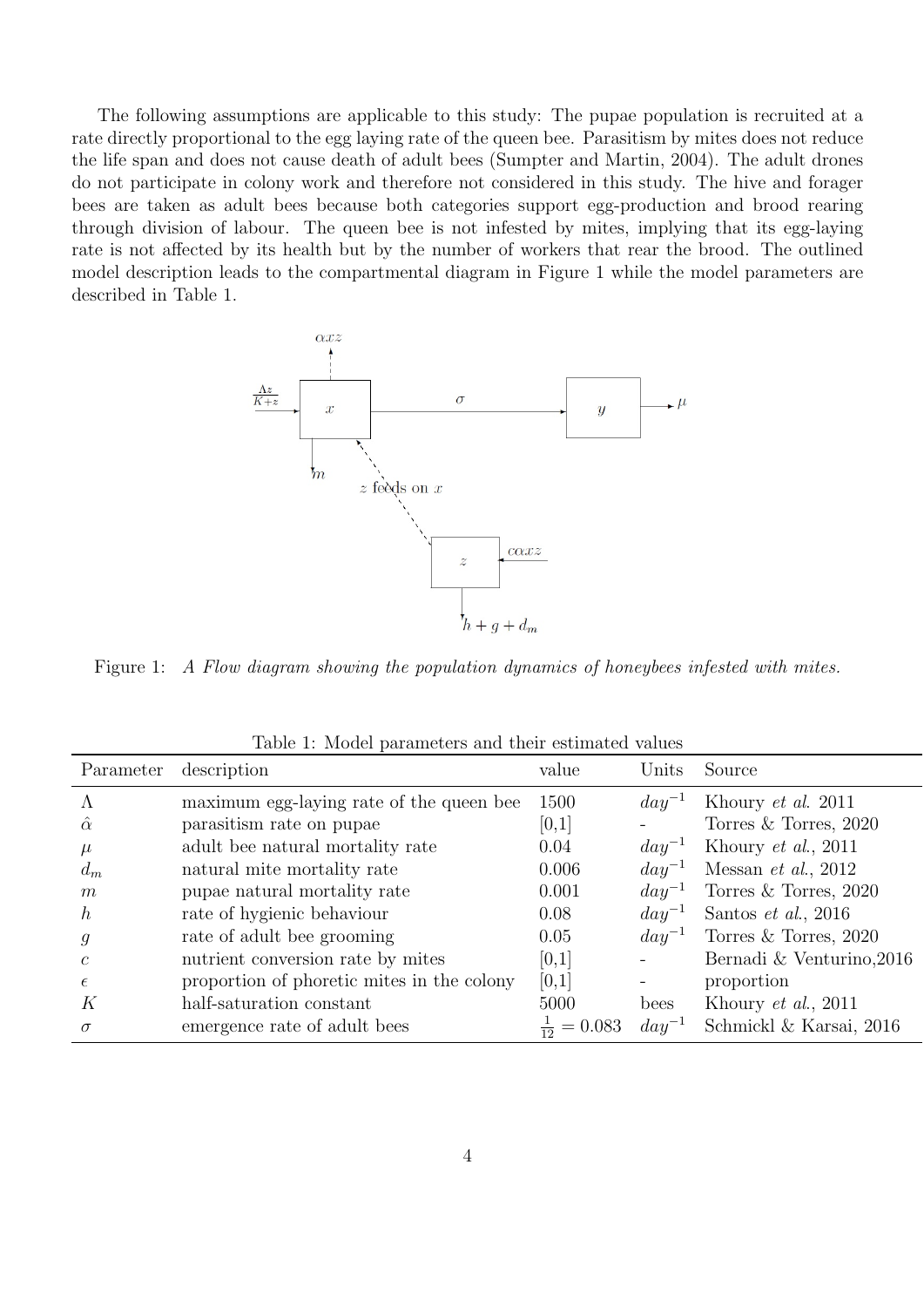The description above results into the following system of model equations:

$$
\begin{array}{rcl}\n\frac{dx}{dt} & = & \frac{\Lambda y}{K+y} - (\sigma + m)x - \alpha xz \\
\frac{dy}{dt} & = & \sigma x - \mu y \\
\frac{dz}{dt} & = & \alpha xz - \mu_3 z,\n\end{array} \tag{1}
$$

where  $\alpha = \hat{\alpha}(1-\epsilon)$ , is the rate at which reproductive mites attack the pupae cells and  $\mu_3 = d_m + g + h$ , is the total mite mortality rate.

## 2.2 Model Analysis

#### 2.2.1 On Boundedness and Positivity of Solutions

Let the initial population of honey bees and mites be,  $\{x(0) > 0, y(0) > 0, z(0) \geq 0\} \in \omega$ . Then the solutions  $\{x(t), y(t), z(t)\}\in \omega$  of System (1) are positive for all  $t > 0$ . If all parameters are positive in System (1), then:  $\frac{dx}{dt}|_{x=0} = \frac{\Lambda y}{K+1}$  $\frac{\Lambda y}{K+y} > 0$ ,  $\frac{dy}{dt}|_{y=0} = \sigma x > 0$  and  $\frac{dz}{dt}|_{z=0} = 0$ . Thus,  $\omega = \{(x, y, z) : x > 0, y > 0, z \ge 0\}$  is a positively invariant set that attracts all model trajectories (Thieme, 2003). It is important to establish whether the model is epidemiologically well posed. In this case, we study the invariant region in which solutions of System (1) are biologically meaningful.

Let  $T = c(y + x) + z$  as in Kang *et al.* 2016, then:

$$
\frac{dT}{dt} = c\frac{dx}{dt} + c\frac{dy}{dt} + \frac{dz}{dt}
$$
\n
$$
= c\Lambda \frac{y}{K+y} - cmx - c\mu y - \mu_3 z
$$

The limiting behavior,  $\lim_{y \to \infty} (\frac{\Lambda y}{K + 1})$  $\frac{\Lambda y}{K+y}$ ) =  $\lim_{K\to 0} \left(\frac{\Lambda y}{K+y}\right)$  $(\frac{\Lambda y}{K+y}) = \Lambda$ , means that a sufficiently large number of workers or a small number of efficient workers attending to the queen bee is required for the maximum egglaying rate to be attained. Bee keepers are therefore advised to increase the strength of their colonies so that sufficient amounts of nectar and large quantities of pollen can be brought to the hive. This will promote the well being of the queen enabling it to lay as many eggs as it can. With these assumptions, it follows that;

$$
\frac{dT}{dt} \le c\Lambda - cmx - c\mu y - \mu_3 z
$$
  
\n
$$
\le c\Lambda - \min\{m, \mu, \mu_3\}(c(x+y) + z).
$$
\n(2)

Solving inequality (2) yields;

$$
T(t) \le \frac{c\Lambda}{\gamma} + (T(0) - \frac{c\Lambda}{\gamma})e^{-\gamma t},
$$

where  $T(0) > 0$  and  $\gamma = \min\{m, \mu, \mu_3\}$ . Therefore as  $t \to \infty$ ,  $T(t) \leq \frac{c\Lambda}{\gamma}$  meaning that every solution that originates inside  $\omega$  remains in  $\omega$  for all values of t. Hence, X is feasible and positively invariant.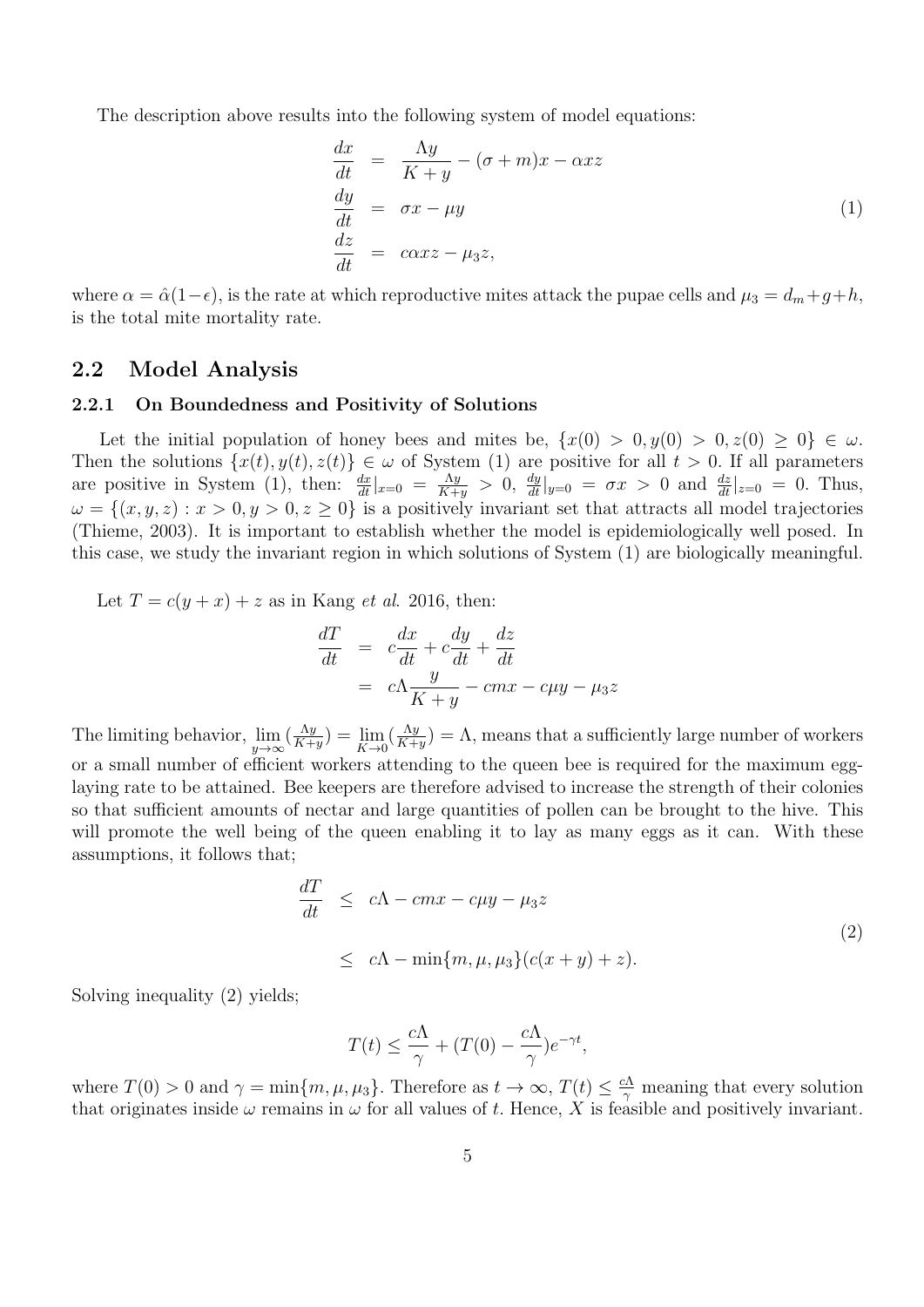This implies that System (1) is mathematically and epidemiologically well posed. Now, assuming a maximum egg-laying rate,  $\Lambda$  by the queen bee and a mite-free colony  $(i.e., \alpha = 0)$  the upper bound of the pupae cells is found as follows:

$$
\frac{dx}{dt} = \frac{\Lambda y}{K+y} - (\sigma + m)x - \alpha xz
$$
\n
$$
\leq \frac{\Lambda y}{K+y} - (\sigma + m)x \leq \Lambda - (\sigma + m)x.
$$
\n(3)

Therefore  $\lim_{t\to\infty} \sup x(t) \leq \frac{\Lambda}{\sigma+1}$  $\frac{\Lambda}{\sigma+m}$ , which implies that the pupae population is bounded. This bound is directly proportional to the egg laying rate  $(\Lambda)$  and inversely proportional to the total depletion rate of the pupae cells through pupae mortality and adult bee emergence. The upper bound of the adult bees is found by assuming a maximum egg laying rate so that;

$$
\frac{dy}{dt} = \sigma x - \mu y \le \Lambda \frac{\sigma}{\sigma + m} - \mu y \tag{4}
$$

This implies that  $\lim_{t\to\infty} \sup y(t) \leq \Lambda \frac{\sigma}{\mu(\sigma+m)}$  which shows that the adult bee bound is directly proportional to the product of the egg laying rate,  $(\Lambda)$  the proportion of adult bees emerging out of pupae,  $\frac{\sigma}{m+\sigma}$  and inversely proportional to the adult bee mortality rate  $(\mu)$ . Bee keepers should carry out practices that enables the queen to lay as many eggs as it can. These include increasing colony strength which enables the colony to fetch enough food resources to the hive thus, increasing colony performance. The adult bees also live longer when they are fed well. This enables them to effectively and efficiently do colony duties such as brood rearing which is key to increasing colony strength. In order to achieve this, Bee keepers should monitor their colonies to avoid attacks from mites, viruses and termites that may cause high bee mortality.

#### 2.2.2 Stability Analysis of Equilibrium Points

Model (1) admits three equilibria; the extinction equilibrium  $E_0(0, 0, 0)$ , the mite-free equilibrium  $E_f(\frac{\Lambda}{m+\sigma}-\frac{K\mu}{\sigma})$  $\frac{\zeta_{\mu}}{\sigma}, \frac{\Lambda \sigma}{\mu(m+\sigma)} - K, 0$  and the mite-infested equilibrium  $E_i(x^*, y^*, z^*)$  where

$$
x^* = \frac{\mu_3}{c\alpha}, \quad y^* = \frac{\sigma\mu_3}{c\alpha\mu}, \quad z^* = \frac{1}{\alpha x^*} [\frac{\Lambda y^*}{K + y^*} - (\sigma + m)x^*]
$$
(5)

## The Basic Reproduction Numbers,  $R_h$  and  $R_m$

Two basic reproduction numbers  $R_h$  and  $R_m$  are considered to be of great significance for the model.  $R_h$  is the mite-free (demographic) reproduction number for the model and it provides conditions under which a honey bee colony can survive or avoid getting extinct under demographic parameters. The mite-free equilibrium  $E_f$  of Model (1) exists if  $\frac{\Lambda\sigma}{K\mu(m+\sigma)} > 1$  with the left hand side of the inequality providing the basic reproduction ratio;

$$
R_h = \frac{\Lambda \sigma}{K \mu (m + \sigma)}\tag{6}
$$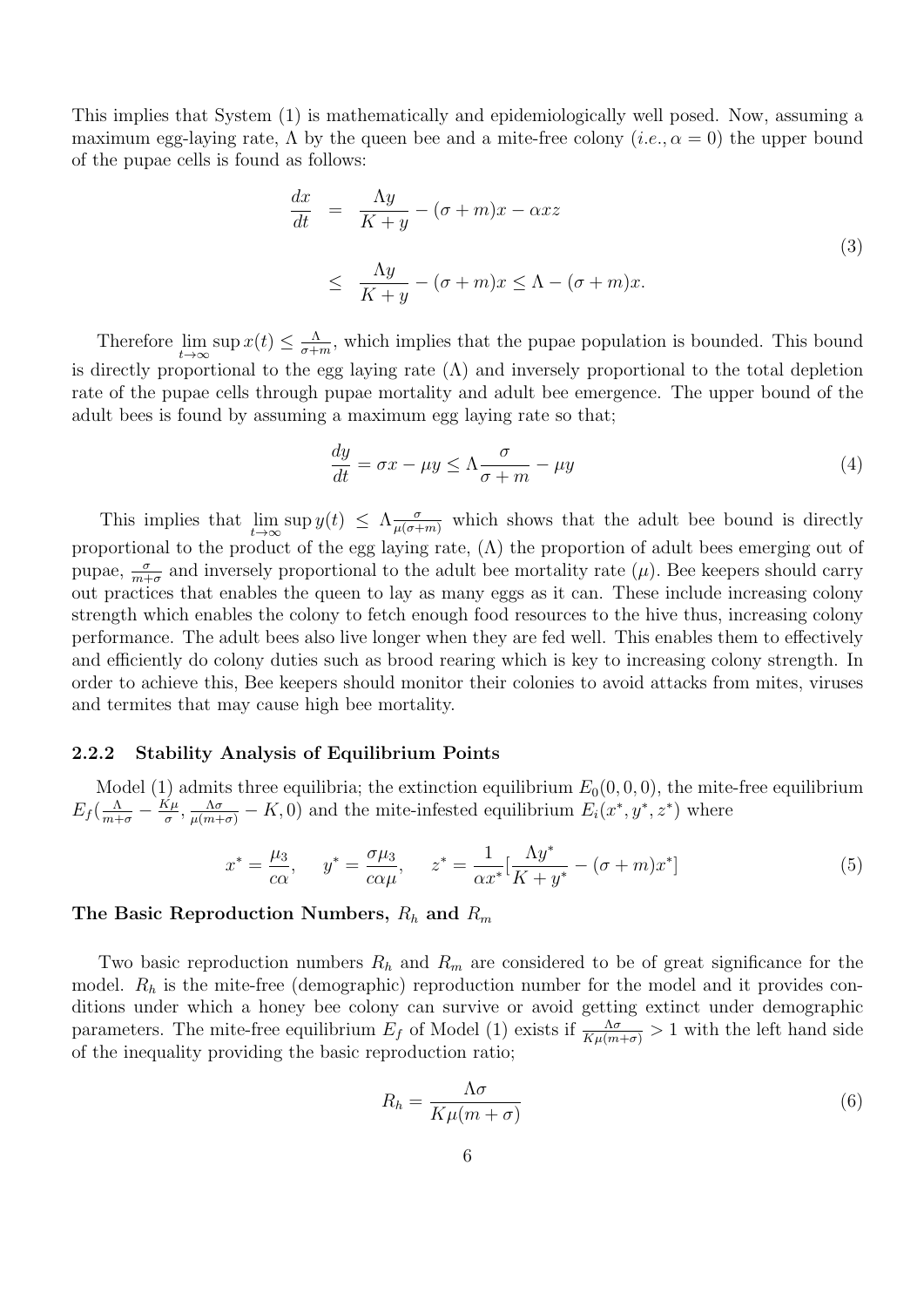The term  $\frac{\Lambda \sigma}{K(m+\sigma)}$  represents the number of adult bees that emerge from the pupae per adult bee that takes care of the brood. The term  $\frac{1}{\mu}$  defines the average life span of the adult bee that takes care of the brood. Therefore,  $R_h$  is the number of adult bees emerging from the pupae when one adult bee takes care of the brood in its entire life span as an adult bee. On the other hand,  $R_m$  which is the mite reproduction number, defines the number of new mites born to a single mother mite during its entire lifespan when introduced in a completely mite-free colony.  $R_m$  determines whether the mites will spread or will be eradicated if a single mite is introduced in a completely susceptible bee population. Using the next generation matrix method by van den Driesche and Watmough (2002) and referring to the third equation of Model (1), the Jacobian matrix of new infestation (F) and that of all transition terms (V) evaluated at the mite-free equilibrium,  $E_f$  are given by  $F=cax^*$  and  $V=\mu_3$  so that;

$$
R_m = \rho (F V^{-1}) = \frac{c \alpha x^*}{\mu_3} = \frac{c \alpha}{\mu_3} \left[ \frac{\Lambda}{\sigma + m} - \frac{K \mu}{\sigma} \right]
$$
(7)

On the existence of the equilibrium points; the extinction equilibrium  $E_0$  exists for all parameter choices, the mite-free equilibrium  $E_f$  exists if  $\Lambda \frac{\sigma}{m+\sigma_1} > K\mu$  which on re-arrangement is equivalent to  $R_h > 1$ . The mite-infested equilibrium  $(E_i)$  exists if  $x^* > 0$ ,  $y^* > 0$  and  $z^* > 0$ .  $z^* > 0$  iff  $\Lambda y^*$  $\frac{\Lambda y^*}{K+y^*} > (\sigma+m)x^*$ . Substituting for  $x^*$  and  $y^*$  from (5) into the inequality simplifies to  $\frac{\Lambda}{m+\sigma} - \frac{K\mu}{\sigma} > \frac{\mu_3}{c\alpha}$  $k+y^*$  (c)  $m/x$  . Substituting for x and y from (c) more inequality simplifies to  $m+\sigma$   $\sigma$   $\sigma$   $\alpha$  which on re-arrangement holds if  $R_m > 1$  when  $R_h > 1$ . This shows that the mite-infested equilibrium  $E_i$  exists when  $R_m > 1$  and  $R_h > 1$ .

### 2.2.3 Local stability analysis of  $E_0$ ,  $E_f$  and  $E_i$

To study the long term behavior of Model (1), we investigate the stability of the three equilibria. The Jacobian matrix (J) of Model (1) is computed and defined as;

$$
J = \begin{bmatrix} -(m + \sigma + \alpha z^*) & \frac{\Lambda K}{(K + y^*)^2} & -\alpha x^* \\ \sigma & -\mu & 0 \\ \cos z^* & 0 & \cos^* - \mu_3 \end{bmatrix}
$$
 (8)

At  $E_0$ ,  $J|_{E_0}$  has a negative eigenvalue,  $\lambda_1 = -\mu_3$ . By descartes rule of signs, the remaining eigenvalue is negative if  $\frac{\Lambda\sigma}{K\mu(m+\sigma)} < 1$  implying that  $R_h < 1$  which provides the stability condition for  $E_0$ . This condition shows that bee keepers should carry out practices that increase; the egg-laying rate  $(\Lambda)$ , the proportion of pupae that become adult bees  $(\frac{\sigma}{m+\sigma})$ , but reduce; adult bee mortality rate  $(\mu)$ and adult bees that care for the pupae  $(K)$ . Therefore, bee-keepers need strong colonies that would forage sufficient amounts of nectar and pollen. This facilitates the queen's well being which increases egg production thus, avoiding colony extinction. Strong colonies also effectively incubate a large proportion of the pupae cells so that there is no delay in the birth of new bees which increases bee population.

**Theorem 2.2.1** The mite-free equilibrium  $E_f$  is locally asymptotically stable if  $R_m < 1$  and  $R_h > 1$ . **Proof:** The system settles to a mite free-equilibrium if the characteristic equation of  $J|_{E_f}$  has only negative eigenvalues. Algebraic computation yields  $\lambda_1 = \mu_3(R_m - 1) < 0$  if  $R_m < 1$ . The remaining two eigenvalues  $\lambda_{2,3}$  are negative if  $\frac{\Lambda\sigma}{m+\sigma} > K\mu \Rightarrow R_h > 1$ . This shows that  $E_f$  is locally asymptotically stable if  $R_h > 1$  and  $R_m < 1$ . In this case, bee keepers should carry out practices that would bring  $R_m$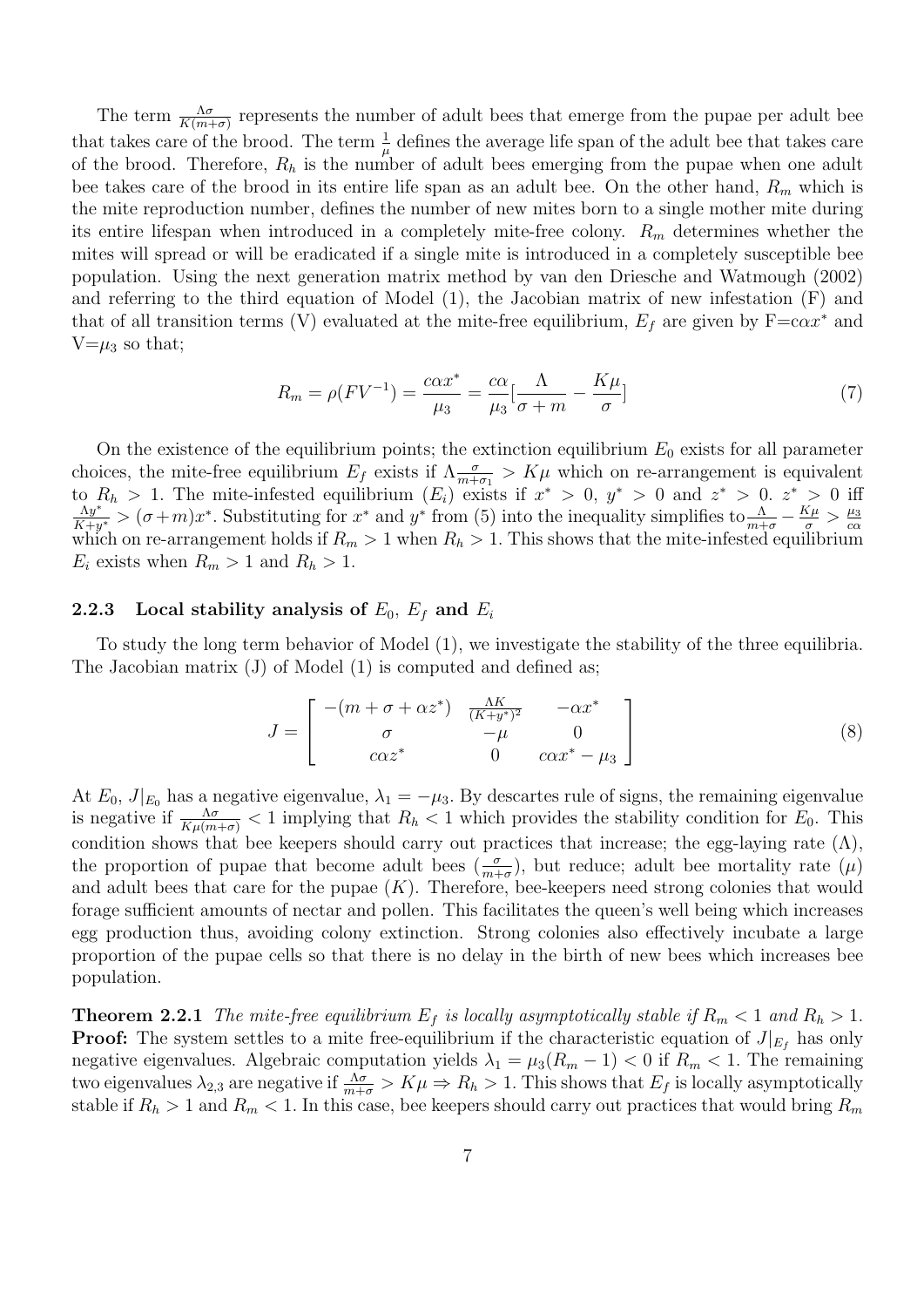below unity in addition to practices that lead to  $R_h > 1$ . This requires that the bee-keepers carry out practices that aim at reducing the parasitism rate,  $\alpha$  and conversion rate of nutrients, c to support mite reproduction. Bee-keeping practices that aim at increasing the total mite mortality rate,  $\mu_3$  and those that would reduce the queen,s egg-laying rate,  $\Lambda$  are also recommended to this effect. Such practices include those intended to directly kill the mites and those that limit mite reproduction. The mite control methods that directly kill the mites include; sprinkling powdered sugar on the adult bees to induce grooming of mites, mite trapping intended to kill reproductive mites, using screened bottom boards to kill mites that fall on the bottom board and spraying the bees with organic varroacides to kill both phoretic and reproductive mites. Those that limit mite reproduction include; caging the queen bee to reduce on the brood cells that facilitate mite reproduction, using a young queen to reduce on drone brood thus limiting mite reproduction and keeping Varroa Sensitive Hygiene (VSH) bees to kill reproductive mites inside the pupae cells which also limits mite reproduction.

**Theorem 2.2.2** The mite-infested equilibrium  $(E_i)$  of Model (1) is locally asymptotically stable when  $R_m > 1$ .

Proof: The proof is supported by the following Lemma (MacCluskey and van den Driesche, 2004).

**Lemma 2.2.1** Let M be a  $3 \times 3$  matrix. If trace  $(M)$ , determinant  $(M)$  and determinant  $(M^{[2]})$  are all negative then all eigenvalues of M have negative real parts.

Now, From the Jacobian (J) of System (1) given by Equation (8), we have;

$$
trc(J_{E_i}) = -\left(\frac{\Lambda \sigma c \alpha}{Kc \alpha \mu + \sigma \mu_3} + \mu\right) < 0 \quad \text{and} \quad \det\left(J_{E_e}\right) = -c \alpha^2 \mu x^* z^* < 0
$$

The second additive compound matrix  $J_{E_i}^{[2]}$  $E_i^{[2]}$  of System 1 using the Jacobian is given as

$$
J_{E_i}^{[2]} = \begin{bmatrix} -(m + \sigma + \alpha z^* + \mu) & 0 & \alpha x^* \\ 0 & -(m + \sigma + \alpha z^*) & \frac{\Lambda K}{(K + y^*)^2} \\ -c\alpha z^* & \sigma & -\mu \end{bmatrix}
$$
(9)

from which

$$
det(J_{E_i}^{[2]}) = -(m + \sigma + \alpha z^*)[(m + \sigma + \alpha z^* + \mu)\mu + c\alpha^2 z^*] < 0
$$

implying that System  $(1)$  has a local stability at  $E_i$ .

## 2.2.4 Global Stability Analysis of the Mite-Free Equilibrium  $E_f$

**Theorem 2.2.3** The mite-free equilibrium  $(E_f)$  of Model (1) is globally asymptotically stable when  $R_m < 1$ .

**Proof:**  $X=(x,y)$  and  $Y=(z)$  that represent the mite-free and mite-infested compartments, respectively are obtained following the recommended form by Castillo-Chavez et al., (2002). Therefore,

$$
F(X,0) = \begin{bmatrix} \frac{\Lambda y}{K+y} - (m+\sigma)x \\ \sigma x - \mu y \\ 0 \end{bmatrix}
$$
 and  $G(X,Y) = [\csc x - \mu_3 z],$  with  $G(X,0) = 0$ 

The Jacobian of  $G(X,Y)|_{E_f}$  is  $A = (c\alpha x^* - \mu_3)$ . Then  $G(X,Y)$  can be written as  $G(X,Y) =$  $AY - \hat{G}(X,Y)$  where  $\hat{G}(X,Y) = c\alpha z(x^* - x) > 0$  since  $x^* = x|_{E_f} > x$ . This implies that the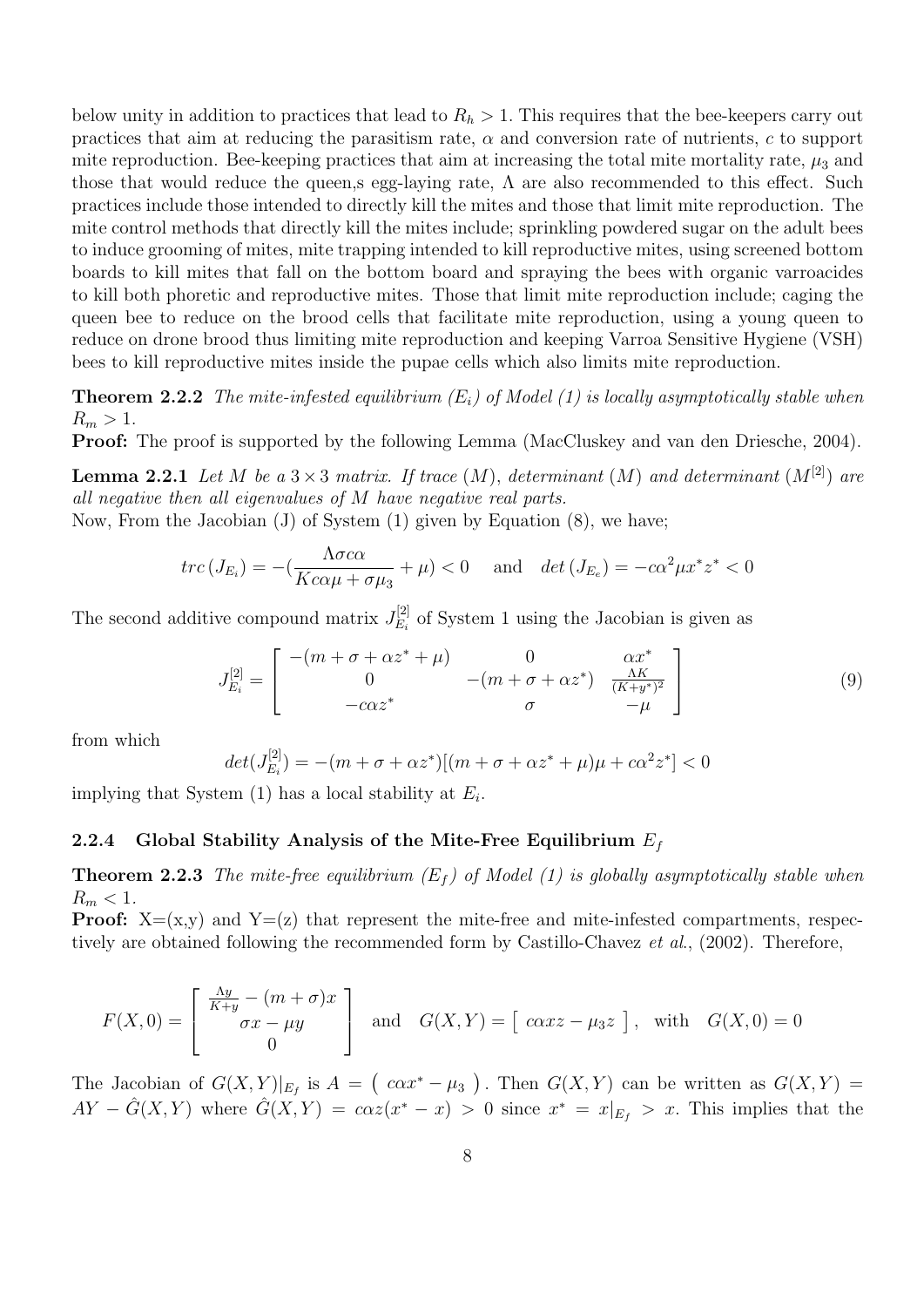condition H2 of the theorem by Castillo-Chavez et al., (2002) is satisfied. Also, as  $t \to \infty$ ,  $X^* \to$  $E_f(\frac{\Lambda}{m+\sigma}-\frac{K\mu}{\sigma})$  $\frac{\zeta\mu}{\sigma}, \frac{\Lambda\sigma}{\mu(m+\sigma)} - K, 0$  regardless of the initial value  $x(0)$  and  $y(0)$ . In order to exclude the limit cycles, we multiply each equation of X by a Dulac multiplier  $\frac{1}{xy}$  so that;

$$
\frac{\partial}{\partial x} \left( \frac{\Lambda}{x(K+y)} - \frac{\sigma}{y} \right) + \frac{\partial}{\partial y} \left( \frac{\sigma}{x} - \frac{\mu}{x} \right) = -\left( \frac{\Lambda}{x^2(K+y)} + \frac{\sigma}{y^2} \right) < 0
$$

which rules out periodic orbits. Therefore, from the Poincare-Bendixson Theorem,  $(X^*,0)$  is globally asymptotically stable when  $R_m < 1$ . This means that it is possible to eradicate mites from a bee colony if  $R_m < 1$ . Therefore, bee-keepers should carry out appropriate practices so that  $R_m$  goes below unity in order to eradicate mites from a colony. Such practices would target reducing parasitism rate,  $\alpha$  and conversion rate of nutrients to support mite reproduction, c, increasing the total mite mortality rate,  $\mu_3$  and those that would reduce the queen's egg-laying rate Λ. Bee keepers may also remove drone brood (pupae) from the colony since mites prefer to reproduce in drone cells than in worker cells. This will limit mite reproduction opportunities thus reducing mite population growth. In addition, increasing  $\mu_3$  requires that a bee keeper selects a good breed of bees that are highly hygienic and can effectively groom mites off their bodies.

#### 2.2.5 Global Stability Analysis of the Mite-Infested Equilibrium  $E_i$

We now establish conditions under which in the long run both the mites and honey bees settle at an equilibrium and how this is independent of the initial number of mites invading the colony. Given the Jacobian (J), of System (1) and a diagonal matrix (D) with entries  $\pm 1$  then, it can be shown that the matrix DJD has both positive and negative off-diagonal elements implying that System (1) is not competitive or monotone. This implies that the method of monotone dynamical systems cannot be applied to study the global stability of  $E_i$  (Li and Muldowney, 1995). This is because such systems do not obey the Poincare-Bendixson property. In this case, Liao and Wang (2012) suggest a Volterra-Lyapunov stable matrix method to study the global stability of  $E_i$ .

### The Volterra-Lyapunov Global Stability Analysis of  $E_i$

We use the classical Lyapunov method combined with Volterra-Lyapunov stable matrices to study the global stability of  $E_i$  (Tian and Wang, 2011; Liao and Wang, 2012; Chien and Shateyi, 2021). The following definitions/propositions for the volterra-lyapunov stability criterion as given in Chien and Shateyi (2021) are highlighted below:

- **Definition 2.1** (i) If there exists a positive diagonal matrix  $D_{n\times n} > 0$  such that  $DA + (DA)^T < 0$ , then  $A_{n\times n}$  is Volterra-Lyapunov stable.
- (ii) If there exists a diagonal matrix  $D_{n\times n} > 0$  such that  $DA + (DA)^{T} > 0$ , then  $A_{n\times n}$  is diagonally stable.

**Proposition 2.2.1** The matrix  $D_{2\times2} = [d_{ij}] : i, j = 1, 2$  is Volterra-Lyapunov stable if and only if  $d_{11} < 0, d_{22} < 0$  and  $det(D) = d_{11}d_{22} - d_{21}d_{12} > 0$ .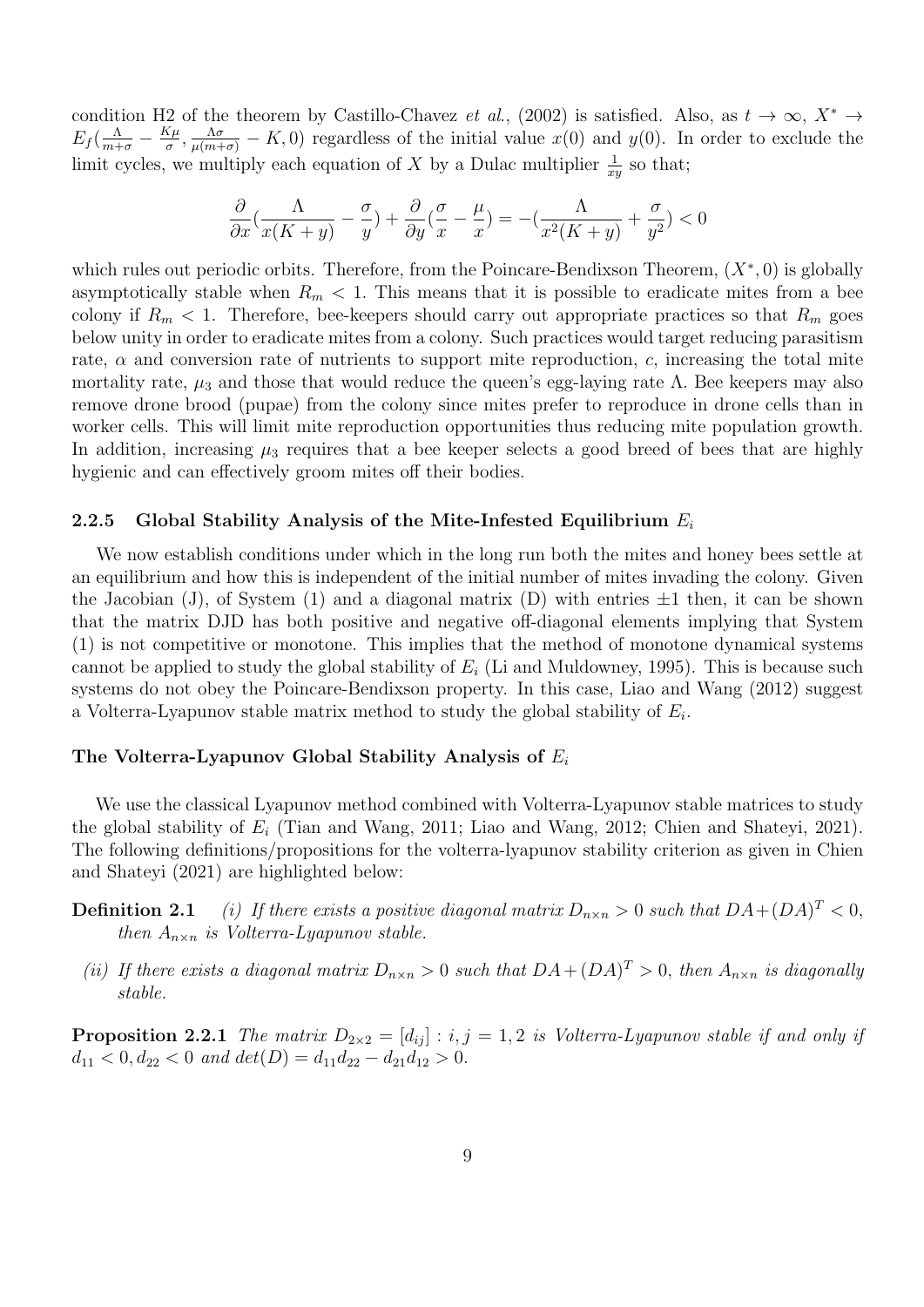**Proposition 2.2.2** Let  $D_{n\times n} = [d_{ij}]$  for  $n \geq 2$ , the positive diagonal matrix  $E_{n\times n} = diag(e_1, e_1, ..., e_n)$ and  $F = D^{-1}$ , such that:  $d_{nn} > 0$ ,  $\tilde{E}\tilde{D} + (\tilde{E}\tilde{D})^T > 0$  and  $\tilde{E}\tilde{F} + (\tilde{E}\tilde{F})^T > 0$ , then there is  $e_n > 0$ such that  $ED + (ED)^T > 0$ . Note that we denote the matrix resulting from deleting the last row and last column of the matrix D by  $\tilde{D}_{(n-1)\times(n-1)}$ .

System (1) is studied in the biologically feasible domain  $\omega = \{(x,y,z) \in R_+^3 : 0 \le c(x+y) + z \le \frac{c\Lambda}{\gamma}\}$  $\frac{1}{\gamma}$ } which is positively invariant in  $R_+^3$  as highlighted in sub-subsection 2.2.1. We consider the following Lyapunov function;

$$
V = w_1(x - x^*)^2 + w_2(y - y^*)^2 + w_3(z - z^*)^2
$$

where  $w_1, w_2$  and  $w_3$  are positive constants. The derivative of V along the solutions of System (1) is

$$
\frac{dV}{dt} = 2w_1(x - x^*)\dot{x} + 2w_2(y - y^*)\dot{y} + 2w_3(z - z^*)\dot{z}
$$
\n
$$
= 2w_1(x - x^*)\left[\frac{\Lambda y}{K + y} - \frac{\Lambda y^*}{K + y^*} - (\sigma + m)(x - x^*) - \alpha x z + \alpha x^* z^*\right]
$$
\n
$$
+ 2w_2(y - y^*)[\sigma(x - x^*) - \mu(y - y^*)] + 2w_3(z - z^*)[\cos(z - z^*) - \alpha x^* z^*].
$$

It is clear that when  $x = x^*$ ,  $y = y^*$  and  $z = z^*$  then  $\frac{dV}{dt} = 0$ . We seek to show that when  $x \neq x^*$ ,  $y \neq y^*$ and  $z \neq z^*$ , then  $\frac{dV}{dt} < 0$ . Adding and subtracting expressions  $\alpha x z^*$  and  $\alpha \alpha x z^*$  in the first and third square brackets, respectively yields;

$$
\frac{dV}{dt} = 2w_1(x - x^*)\left[\frac{\Lambda K(y - y^*)}{(K + y)(K + y^*)} - (\sigma + m)(x - x^*) - \alpha z^*(x - x^*) - \alpha x(z - z^*)\right] \n+ 2w_2(y - y^*)[\sigma(x - x^*) - \mu(y - y^*)] + 2w_3(z - z^*)[\cos(z(x - x^*) - \mu_3(z - z^*) + \cos^*(z - z^*)].
$$

On simplification, we have

$$
\frac{dV}{dt} = 2w_1 \left[ \frac{\Lambda K}{(K+y)(K+y^*)} (y-y^*)(x-x^*) - (\sigma + m + \alpha z^*)(x-x^*)^2 - \alpha x (z-z^*)(x-x^*) \right] \n+ 2w_2 [\sigma(x-x^*)(y-y^*) - \mu(y-y^*)^2] \n+ 2w_3 [\alpha x (z-z^*)^2 + \alpha z^* (x-x^*)(z-z^*) - \mu_3 (z-z^*)^2].
$$
\n(10)

Expressing the lyapunov derivative in Equation (10) in matrix form gives

$$
\frac{dV}{dt} = L(MQ + Q^T M^T) L^T
$$

where  $L = [x - x^*, y - y^*, z - z^*], M = diag{w_1, w_2, w_3}$  and

$$
Q = \begin{bmatrix} -(m + \sigma + \alpha z^*) & \frac{\Lambda K}{(K + y^*)(K + y)} & -\alpha x \\ \sigma & -\mu & 0 \\ c\alpha z^* & 0 & c\alpha x - \mu_3 \end{bmatrix}.
$$
 (11)

To show that  $E_i$  is globally asymptotically stable, we need to prove that  $Q$  is Volterra-Lyapunov stable. The following steps that follow from Proposition 2.2.2 and outlined in Chien and Shateyi (2021) are used to prove that Q is Volterra-Lyapunov stable: (i)  $-Q_{33} > 0$  (ii)  $-Q$  is diagonally stable and (iii)  $\widetilde{-Q^{-1}}$  is diagonally stable.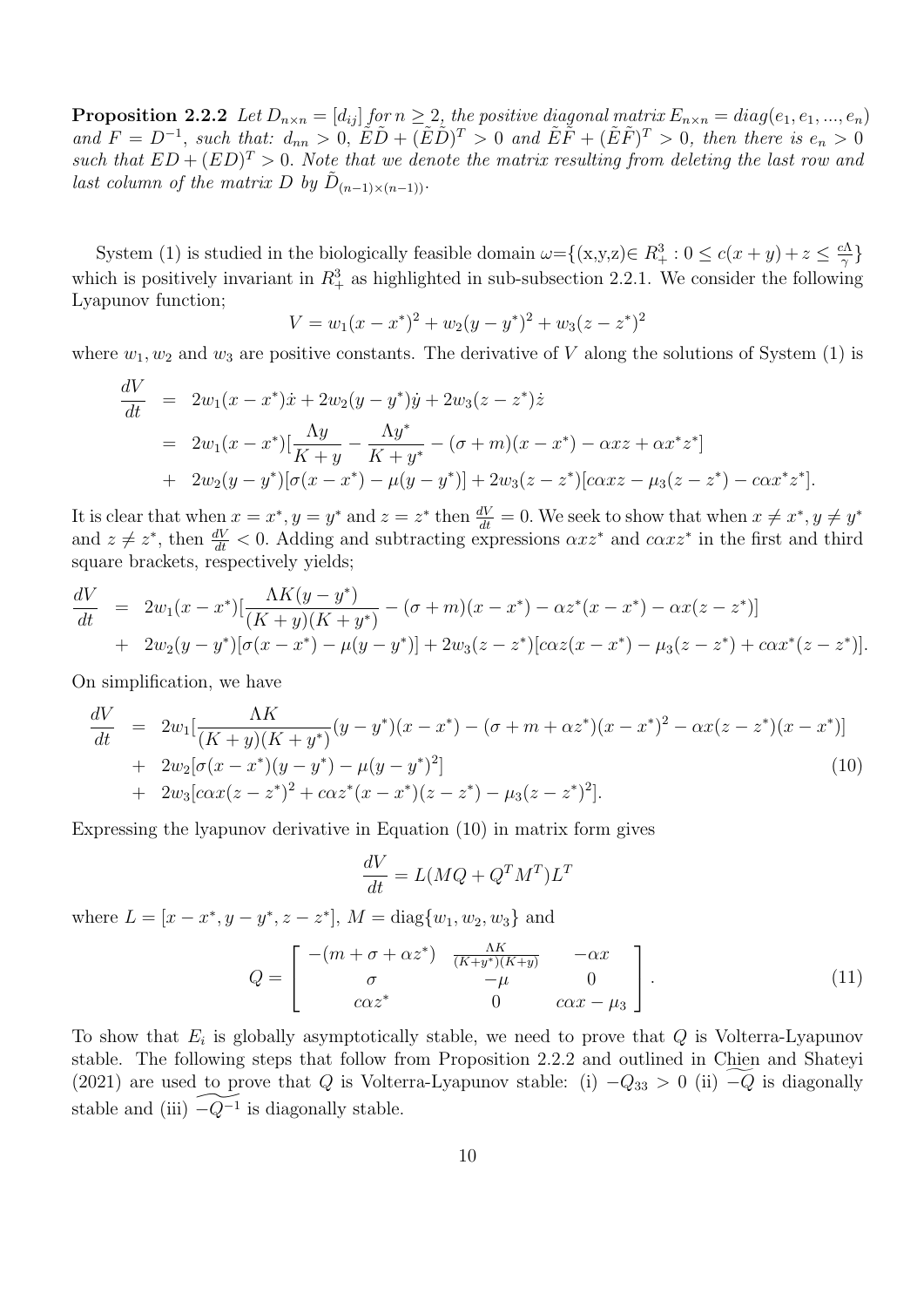**Theorem 2.2.4** Suppose Equation (11) defines matrix  $Q_{3\times 3}$ , then  $Q_{3\times 3}$  is Volterra-Lyapunov stable. **Proof:** It is clear that  $-Q_{33} > 0$  if  $\frac{\mu_3}{c\alpha} > x$ . The left hand side of this inequality can be written in terms of  $R_m$  and  $R_h$  using expressions (6) and (7) to give

$$
\frac{K\mu(R_h - 1)}{R_m \sigma} > x \tag{12}
$$

The right hand side of inequality (12) is positive since it represents the pupae population. Therefore, inequality (12) holds if its left hand side is positive which leads to the conditions;

$$
R_h > 1 \text{ and } R_m > 1. \tag{13}
$$

Inequality (12) would also mathematically hold if  $R_m > 0$ . However, this would include the case,  $0 < R_m < 1$  for mite extinction which contradicts the existence of  $E_i$  and therefore discarded. We proceed to show that  $-Q$  is diagonally stable. Deleting the last row and last column of  $-Q$  gives  $-Q$ . It follows that;

$$
\widetilde{-Q} = \left[ \begin{array}{cc} (m + \sigma + \alpha z^*) & -\frac{K\Lambda}{(K+y)(K+y^*)} \\ -\sigma & \mu \end{array} \right]
$$

It is clear that  $-\widetilde{Q_{11}} > 0$ ,  $-\widetilde{Q_{22}} > 0$  and

$$
det(-\widetilde{Q}) = (m + \sigma + \alpha z^*)\mu - \frac{K\Lambda\sigma}{(K + y)(K + y^*)}.
$$
\n(14)

The first two equations of Model  $(1)$  evaluated at  $E_i$  are solved simultaneously to get

$$
(m + \sigma + \alpha z^*)\mu = \frac{\Lambda \sigma}{K + y^*}.
$$
\n(15)

Simplifying the determinant by substituting Eqn (15) into Eqn (14) and then factoring out  $\frac{\Lambda\sigma}{K+y^*}$ yields;

$$
det(\widetilde{-Q}) = \frac{\Lambda \sigma y}{(K+y)(K+y^*)} > 0.
$$

Therefore,  $-\widetilde{Q}$  is diagonally stable.

Lastly, it is shown that  $\widetilde{-Q^{-1}}$  is diagonally stable. Defining  $\widetilde{-Q^{-1}}$  by deleting the last row and last column of  $Q^{-1}$  gives;

$$
\widetilde{-Q^{-1}} = \frac{1}{-det(Q)} \left[ \begin{array}{cc} \mu(\mu_3 - c\alpha x) & \frac{K\Lambda}{(K+y)(K+y^*)} (\mu_3 - c\alpha x) \\ \sigma(\mu_3 - c\alpha x) & (m + \sigma_1 + \alpha z^*)(\mu_3 - c\alpha x) + c\alpha^2 x z^* \end{array} \right].
$$

In addition, we obtain

$$
-det(Q) = (\mu_3 - c\alpha x)[\mu(m + \sigma_1 + \alpha z^*) + \frac{\Lambda \sigma}{(K + y)(K + y^*)}] + c\alpha^2 \mu x z^* > 0
$$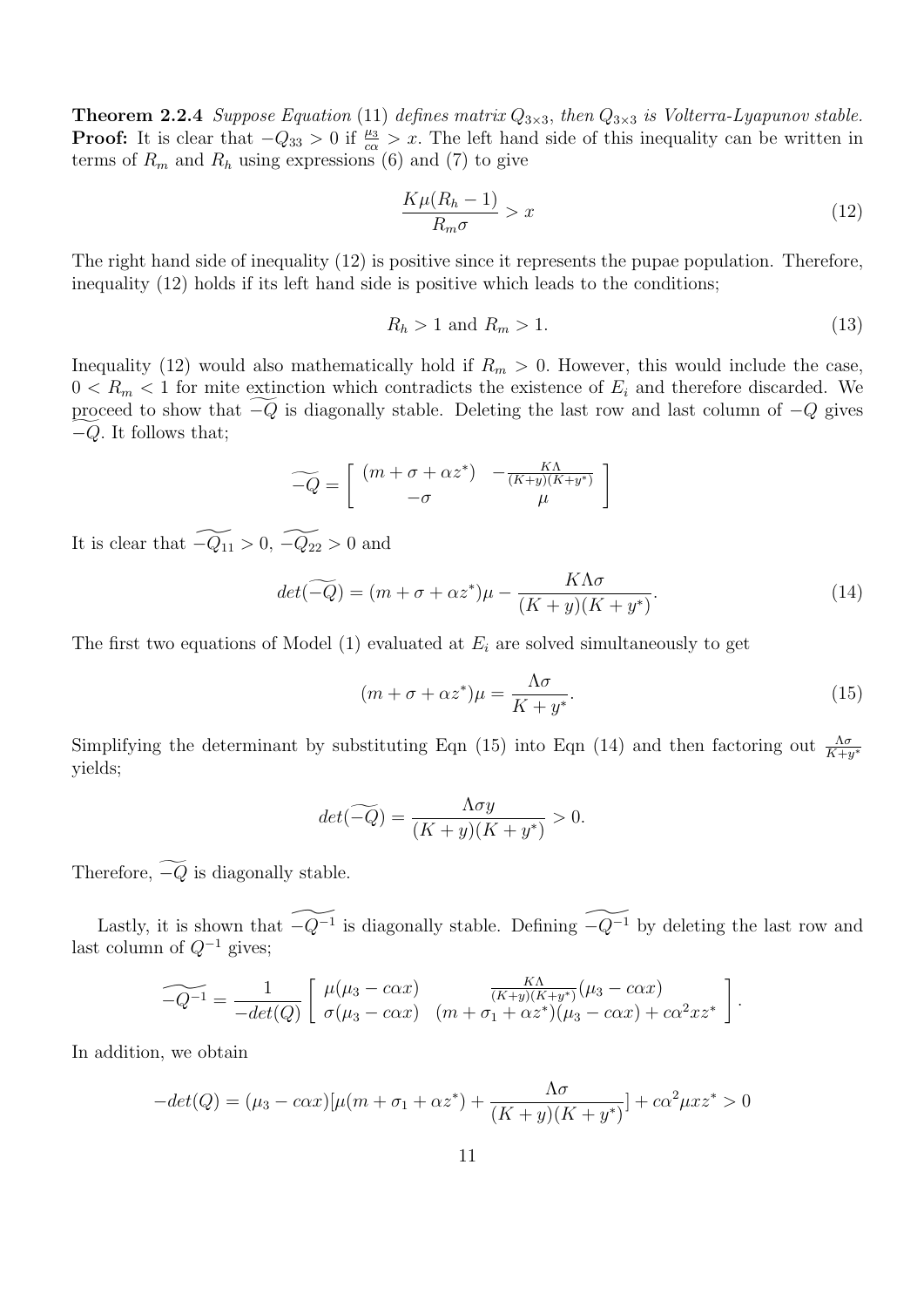and hence, it follows that

$$
det(-\widetilde{Q^{-1}}) = \frac{1}{-det(Q)}[(\mu_3 - c\alpha x)^2 \{ (m + \sigma + \alpha z^*)\mu - \frac{K\Lambda\sigma}{(K + y)(K + y^*)} \} + (\mu_3 - c\alpha x)c\alpha^2 \mu x z^*]
$$
  
= 
$$
\frac{1}{-det(Q)}[(\mu_3 - c\alpha x)^2 \frac{\Lambda\sigma y}{(K + y)(K + y^*)} + (\mu_3 - c\alpha x)c\alpha^2 \mu x z^*] > 0.
$$

Therefore,  $\widetilde{-Q^{-1}}$  is diagonally stable. This implies that Q is Volterra-Lyapunov stable. We now provide the following result/theorem:

**Theorem 2.2.5** The mite-infested equilibrium  $E_i$  of Model (1) is globally stable when  $R_h > 1$  and  $R_m > 1$ .

Proof: Theorem 2.2.4 concludes that there exists a positive diagonal matrix M such that  $MQ + Q^T M^T < 0$ . Therefore,  $\frac{dV}{dt} < 0$  when  $x \neq x^*$ ,  $y \neq y^*$  and  $z \neq z^*$ , which ensures the global stability of  $E_i$ .

The global stability analysis presented above shows that without proper interventions by the beekeeper, the mites persist in the colony forever. In this case, a bee-keeper should carry out practices that reduce the mite reproduction number,  $R_m$  to a value below unity while at the same time carry out practices that increase the basic demographic reproduction number,  $R<sub>h</sub>$  to a value above unity. Reducing the egg-laying rate ( $\Lambda$ ) reduces both  $R_m$  and  $R_h$ . The egg-laying rate ( $\Lambda$ ) can be reduced by caging the queen bee which reduces the available brood cells for mite reproduction. To ensure colony survival, caging the queen bee should be done for a short period of time so that  $R_h > 1$  which ensures bee population growth.

In addition, a bee keeper can focus on reducing the brood cells so as to limit mite reproduction opportunities. Whereas, reducing the brood cells reduces mite reproduction opportunities, it may deplete the colony of the brood cells. This leads to  $R_h < 1$  which causes colony extinction. Therefore, bee-keepers are advised to remove drone brood only because they harbour more mites than worker brood. In addition, removing drone brood does not affect colony performance since drone bees do not participate in colony work.

Equation (7) shows that increasing the half saturation constant K reduces  $R_m$ . This slows down mite population growth thus, improving colony performance. This is because bigger colonies (which imply big values of  $K$ ), produce less brood per bee which limits mite-reproduction opportunities (Harbo, 1986). In this case, a bee-keeper is advised to increase the strength of weak colonies which increases the value of K. This can be done by transferring combs with bees from strong colonies to weak colonies or uniting at least two weak colonies. This increases colony strength and hence the value K which reduces  $R_m$  thus, increasing colony performance. It should however, be noted that the increase in colony strength which implies an increase in the value of K, results in  $R_h < 1$  (Equation (6)) thus reducing bee population growth. This is because a big number of adult bees that care for the queen  $(K)$  consume large amounts of honey and large quantities of pollen resulting into a reduction in the queen's food. This negatively affects the queen's capacity to lay eggs which reduces colony performance. A bee keeper must therefore decide whether to increase K and reduce  $R_m$  to a value below unity i.e.,  $R_m < 1$  (wiping out the mites from the colony) or increase K and reduce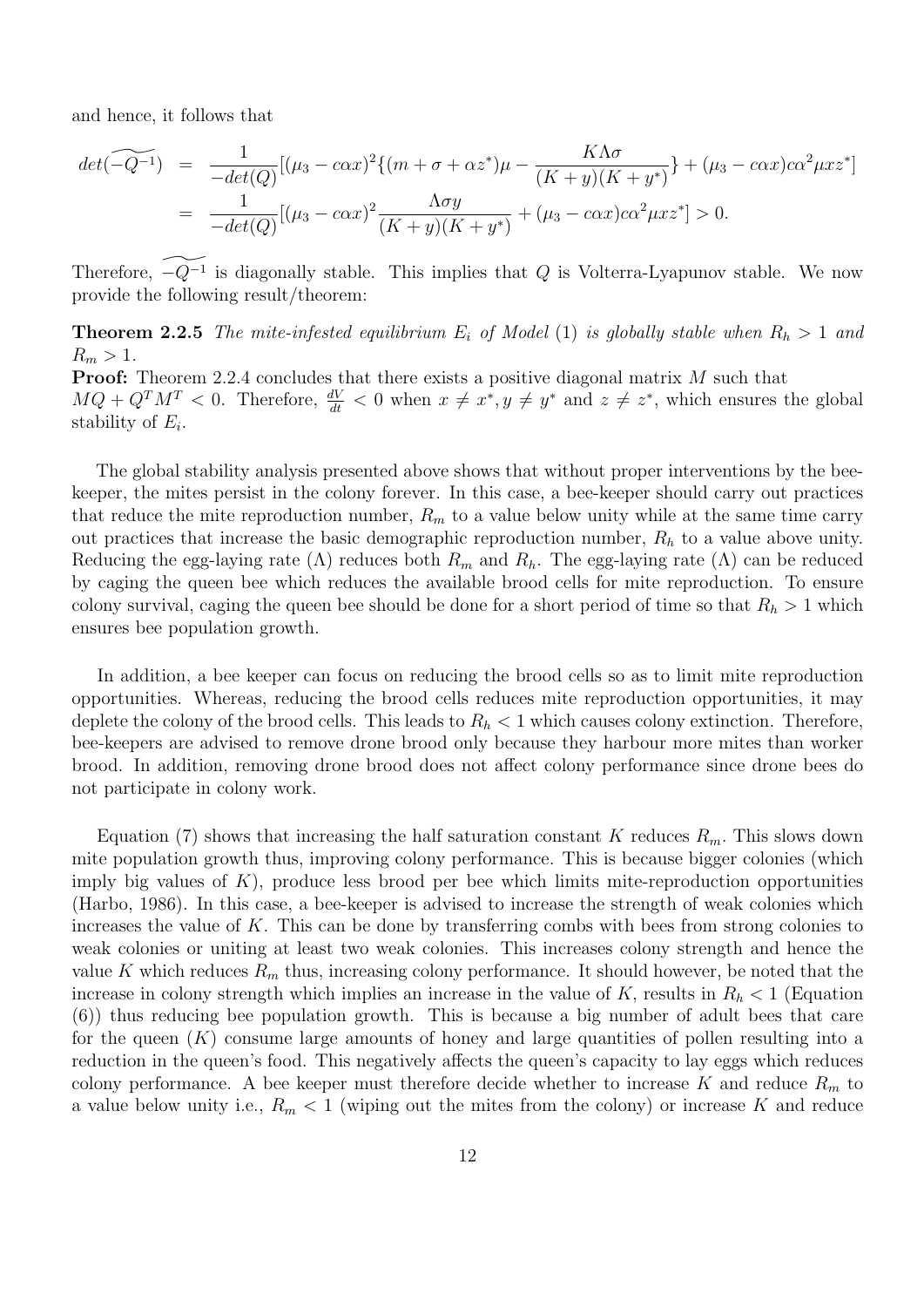$R_h$  to a value below unity i.e.,  $R_h < 1$  (reducing bee population growth). This leads to the so-called "paradox of enrichment." To overcome this paradox, bee-keepers must maintain an optimal number of adult bees  $(K)$  in the colony that care for the queen bee, to ensure colony survival  $(R_h > 1)$  and at the same time reduce mite population growth  $(R_m < 1)$ .

Increasing the value of the total mite mortality rate  $(\mu_3)$  reduces  $R_m$  hence reducing mite population growth. In this case, bee-keepers may opt to keep adult bees that are highly hygienic and can effectively groom mites off their bodies. Reducing the rate at which the reproductive mites invade the pupae cells  $\alpha$ , reduces  $R_m$  hence reducing mite population growth. Therefore, a bee-keeper is advised to apply varroacides in order to kill the mites. However, this strategy must be used sparingly to avoid contaminating honey with the chemicals that are poisonous to the bees and human life. In this case, bee-keepers should apply soft chemicals such as formic acid. This is because formic acid has sufficient efficacy against the mites and can kill the mites within the brood cells (Fries *et al.*, 1991). Besides, formic acid having a low probability of eliciting resistance after being used, it also has a low risk of residues which reduces the chance of honey contamination. Similarly, an increase in the conversion rate of nutrients to support mite reproduction,  $(c)$  increases  $R_m$  thus, increasing mite population growth. Therefore, any practice by the bee-keeper that would reduce  $c$  is recommended.

From Equation (7), it follows that  $\lim_{\sigma\to\infty} R_m \to 0$  and  $\lim_{\sigma\to 0} R_m \to \infty$ . This means that increasing the emergence rate of adult bees from the pupae  $(\sigma)$ , reduces  $R_m$  whereas reducing it increases  $R_m$ . Increasing  $\sigma$  shortens the pupae hatching period. This reduces the chances for mites to mature inside the pupae cells thus, reducing mite population growth  $(R_m)$ . Therefore, bee-keepers should choose interventions that increase the adult bees that care for the queen  $(K)$ . These interventions aim at increasing the strength of colonies which can be achieved by uniting at least two weak colonies or transferring bees from strong colonies to weak colonies in order to increase their strength. This is because increasing the adult bees that care for the brood and queen  $(K)$  speeds up the maturation rate of the pupae. This leads to the birth of immature daughter mites which cannot survive outside the pupae cells ultimately increasing mite mortality. The process of uniting colonies could lead to the transfer of mites from one colony to another and must be done carefully. Increasing the adult bee mortality rate  $(\mu)$  would imply that the adult bees live for a short time. This is not desirable and therefore not recommended. Once this is done it leads to colony collapse.

## 2.3 Evaluation of Varroa Mite Control Methods

In this section, an evaluation of varroa control strategies is carried out. This is done through a sensitivity analysis on the model parameters. This helps in advising bee keepers on the suitable varroa control methods so as to increase honey bee colony performance.

#### 2.3.1 Sensitivity Analysis

Sensitivity analysis is carried out to identify the parameters that have a high effect on the basic mite reproduction number  $(R_m)$ . This enables us to design effective mite control strategies. We use the Normalized Sensitivity index (NSI) to identify these parameters. The NSI measures the relative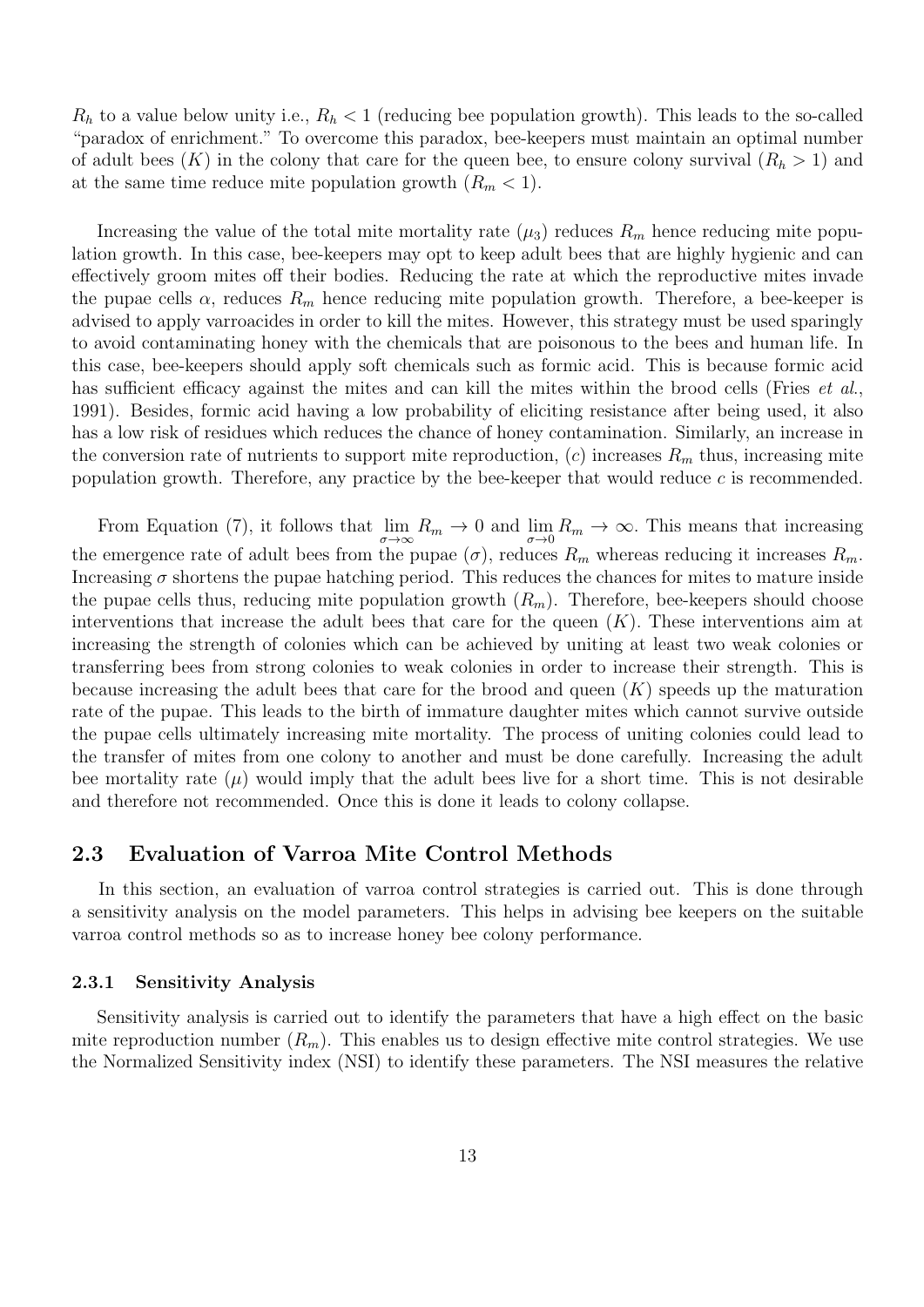change of  $R_m$  with respect to a parameter for example,  $\omega$  and is given by;

$$
\Upsilon^{R_m}_{\omega} = \frac{\partial R_m}{\partial \omega} \times \frac{\omega}{R_m}
$$

| Parameter/Symbol | Parameter value | Index for $R_m$ |
|------------------|-----------------|-----------------|
| Λ                | 1500            | $+1.1559889$    |
| $\alpha$         | [0,1]           | $+1.0000000$    |
| $\mathcal{C}$    | [0,1]           | $+1.0000000$    |
| $d_m$            | 0.006           | $-0.0441176$    |
| K                | 5000            | $-0.1559889$    |
| $\mu$            | 0.04            | $-0.1559889$    |
| g                | 0.05            | $-0.3676471$    |
| h.               | 0.08            | $-0.5882353$    |
| σ                | 0.083           | $-0.9862382$    |

Table 2: The computed Normalised Sensitivity Indices for  $R_m$ 

We first computed the Normalised Sensitivity Indices to determine the effect of a change of  $10\%$ in the parameters on the mite basic reproduction number,  $R_m$ . It can be observed from Table 2 that increasing (decreasing) the egg laying rate  $(\Lambda)$  and the parasitism rate  $(\alpha)$  by 10% while keeping the rest of the parameters constant, increases (decreases) the values of  $R_m$  by 11.6% and 10% respectively. On the other hand, a 10% increase (decrease) in the emergence rate of adult bees from the pupae  $\sigma$  while keeping the rest of the parameters constant, decreases (increases) the mite reproduction number,  $R_m$  by 9.9%. It is deduced that honey bee mite-infestation increases when parameter values of  $\Lambda$ ,  $\alpha$  and c are increased and/or those of h, g, K,  $\sigma$ ,  $\mu$  and  $d_m$  are decreased.

The computed Normalised Sensitivity Indices as given in Table 2 show that parameter Λ has the highest effect on  $R_m$  followed by  $\alpha$  and c. This means that the egg-laying rate is the most significant determinant of a mite outbreak in a colony. Equivalently, this means that the number of brood cells in the colony determines mite population growth. This implies that control methods that focus on reducing the egg-laying rate,  $\Lambda$  or reducing the brood cells in the colony quickly reduce  $R_m$  to a value below unity. This is because a reduction in  $\Lambda$  reduces the number of brood cells in the colony which limits mite reproduction opportunities. The mite control methods aimed at limiting mite reproduction by reducing  $\Lambda$  or reducing the brood cells include; caging the queen bee, using a young queen bee and trapping mites using artificial drone combs. Therefore, these three mite control strategies are considered to be the most effective strategies for reducing  $R_m$  to a value below one.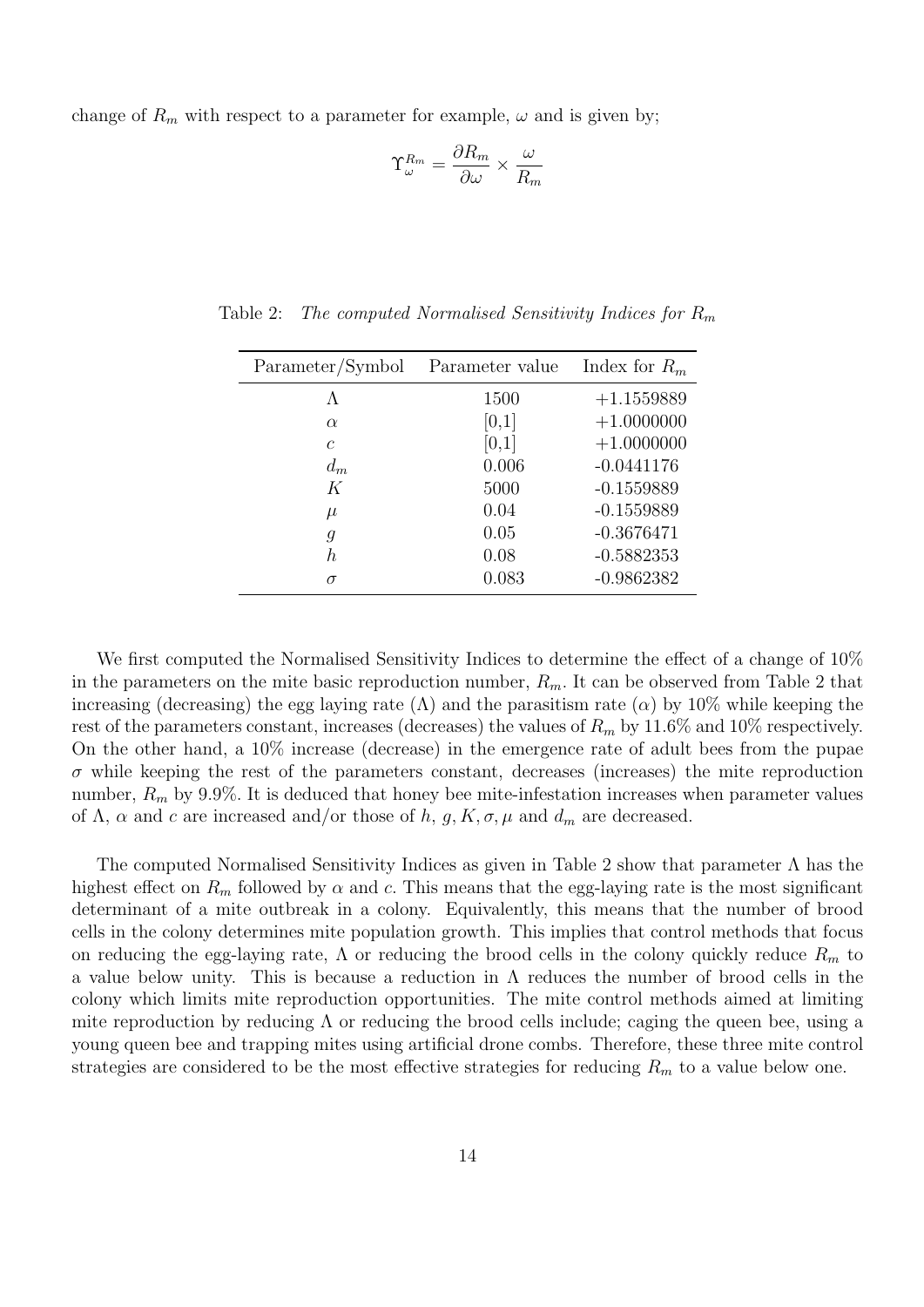Caging the queen temporarily stops the queen from laying eggs. This reduces the brood cells thus, denying the mites the chance to reproduce. On the other hand, young queens produce less drone brood which limits mite reproduction. This is because mites have a distinct preference to reproduce in drone brood cells than in worker brood cells. Therefore, less drone brood implies less mite-reproduction opportunities which reduces mite population growth.

Bee keepers can also trap mites using artificial drone-combs. These drone combs are then removed from the colony and the brood scrapped off the combs or freezed to kill the mites. This reduces the drone brood cells and kills reproductive mites inside the drone pupae cells thus, limiting mite reproduction opportunities. In addition, controls that target mite mortality,  $d_m$  emergence rate of adult bees from pupae cells,  $\sigma$  hygienic rate, h and grooming rate, q also reduce the mites in a colony.

Currently, bee-farmers use various interventions that target certain parameters aimed at reducing mite population growth. For example, they introduce young queens to increase the number of eggs laid by the queen but with less drone brood. Other control interventions practiced by bee-farmers include: caging the queen bee to cause a brood break so as to reduce mite reproduction, sprinkling powdered sugar onto the bees to encourage grooming, using screened bottom boards to reduce mite invasion into brood cells, mite-trapping using drone combs to limit mite reproduction, spraying the bees with organic chemicals to kill the mites and keeping Varroa Sensitve Hygiene(VSH) bees to remove dead and mite-infested brood. These intervention strategies affect different parameters. We determine the parameters that are affected by the different interventions so that an evaluation of their effectiveness is documented. For example caging the queen temporarily for about three weeks affects the egg laying rate,  $\Lambda$  which subsequently influences the parasitism rate,  $\alpha$ . A temporary brood break also increases the phoretic mite population which encourages grooming, g. Similarly, introducing young queens affects  $\Lambda$ , K and  $\alpha$ ; mite-trapping using drone brood combs affects  $\alpha$ ; sprinkling bees with powdered sugar affects q and  $\alpha$ ; adding screened bottom board affects  $\alpha$ ; spraying bees with organic chemicals affects  $\alpha$  and keeping VSH bees affects  $h, \alpha$ .

Definition 2.2 (Bakare et al., 2020) Total efficacy of an intervention strategy is the overall sum of the protection provided by each intervention strategy that is employed to eliminate a disease or an outbreak.

For example, introducing a young queen bee produces more brood with less drone brood which affects the egg laying rate, Λ. They also produce stronger colony populations which influences the number of adult bees,  $K$  that care for the queen bee. Such colonies that have young queens have low mite infestation levels thus, reducing parasitism  $\alpha$  (Akyöl *et al.*, 2007). Therefore, the total efficacy is the absolute sum of all the elasticities corresponding to the affected parameters and is computed as; 1.1559889+1−0.1559889 = 2. Similarly computation of the total efficacy of the different mite-control methods is done and summarised as follows (Table 3).

The total efficacy computations in Table 3 show that introducing a young queen bee is the most effective strategy followed by caging the queen bee. It should be noted that the first two control strategies are those that target the egg-laying rate,  $\Lambda$  of the queen bee. This is in agreement with the sensitivity analysis results indicating that  $\Lambda$  has the highest effect on reducing the basic mite reproduction number,  $R_m$ . Because caging the queen bee is sometimes risky, and bee-keepers may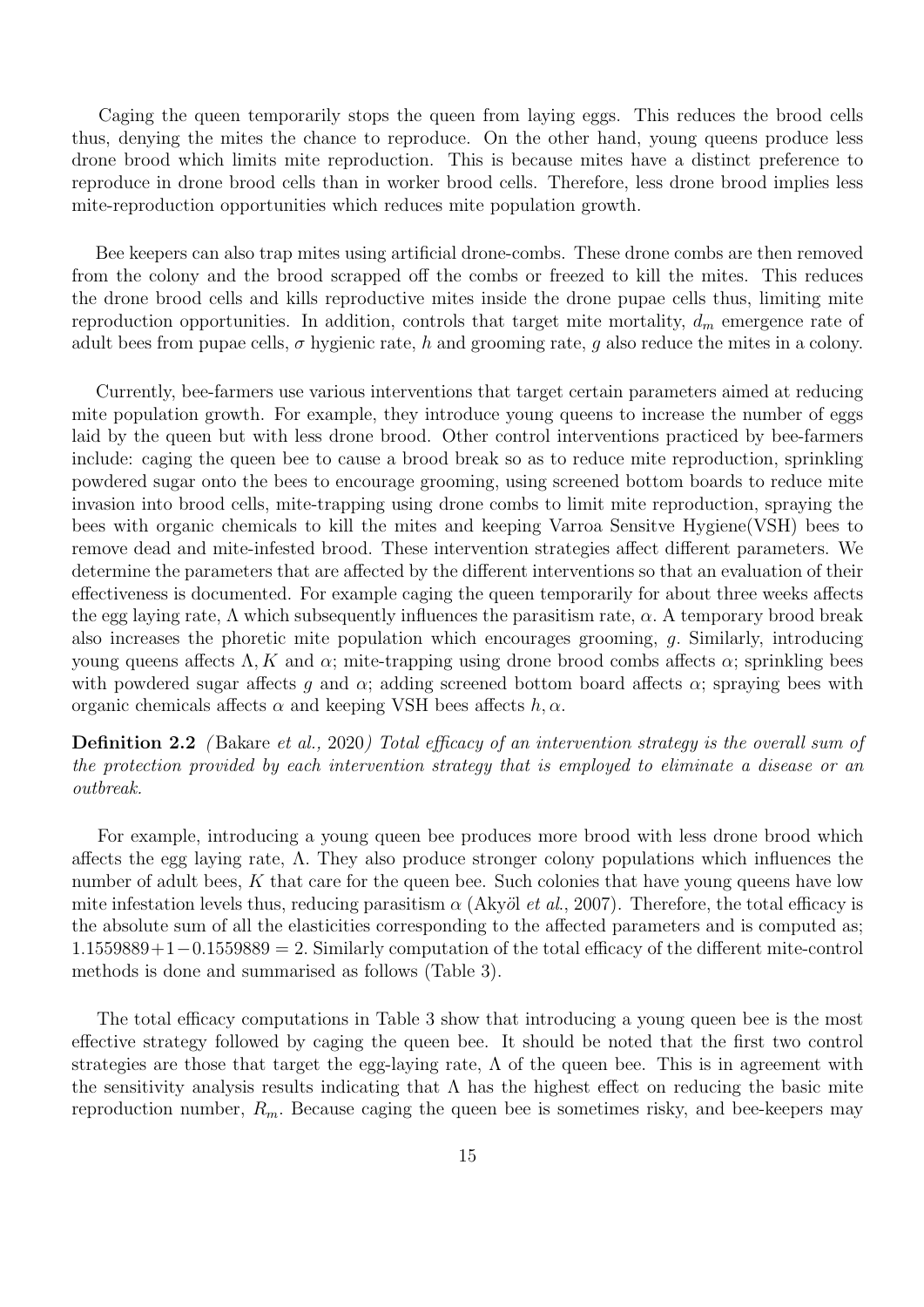| Intervention                             | $affected$ parameter $(s)$ | Total efficacy | Rank                        |
|------------------------------------------|----------------------------|----------------|-----------------------------|
| Introducing a young queen bee            | $\Lambda, \alpha, K$       | 2.0000000      |                             |
| Caging the queen bee                     | $\Lambda, \alpha, g$       | 1.7883418      | $\mathcal{D}_{\mathcal{L}}$ |
| Mite-trapping                            | $\alpha$                   | 1.0000000      | $\overline{4}$              |
| Adding screened-bottom boards            | $\alpha$                   | 1.0000000      | 4                           |
| Spraying the bees with organic chemicals | $\alpha$                   | 1.0000000      | 4                           |
| Sprinkling the bees with powdered sugar  | $q, \alpha$                | 0.6323529      | 6                           |
| Keeping VSH Bees                         | $h, \alpha$                | 0.4117647      |                             |

Table 3: Intervention strategies and their efficacy

fear trying it out, mite-trapping, adding screened-bottom boards, spraying the bees with organic chemicals are other possible recommended effective control strategies (Table 3). Sprinkling the bees with powdered sugar and keeping Varroa Sensitive Hygienic bees should be done as a last resort due to their low total efficacy as shown in Table 3.

# 3 Numerical Simulations of the Model

## 3.1 Long Term Behavior of the Model

In this section, numerical simulations using parameter values in Table 1 are carried out to confirm the analytical results. We simulated the model over a period of 500 days since the life span of the queen bee lies between  $1 - 3$  years. Initial adult bee and pupae populations used in the simulations are chosen such that the ratio of adult bees to pupae cells is approximately 2 as in Torres and Torres (2020). An illustration of the global stability of the mite-free equilibrium (Fig.2(a)) and mite-infested equilibrium  $(Fig.2(b))$  is presented.



Figure 2: Time series plots for  $x(0) = 7000, y(0) = 15000$  and  $10 \le z \le 70$  for both figures. Parameters used are found in Table 1 with  $c = \alpha = 0.002$  (so that  $R_m = 0.46 < 1$ ) for Fig.(a) and  $c = \alpha = 0.007$  (so that  $R_m = 5.6 > 1$ ) for Fig.(b).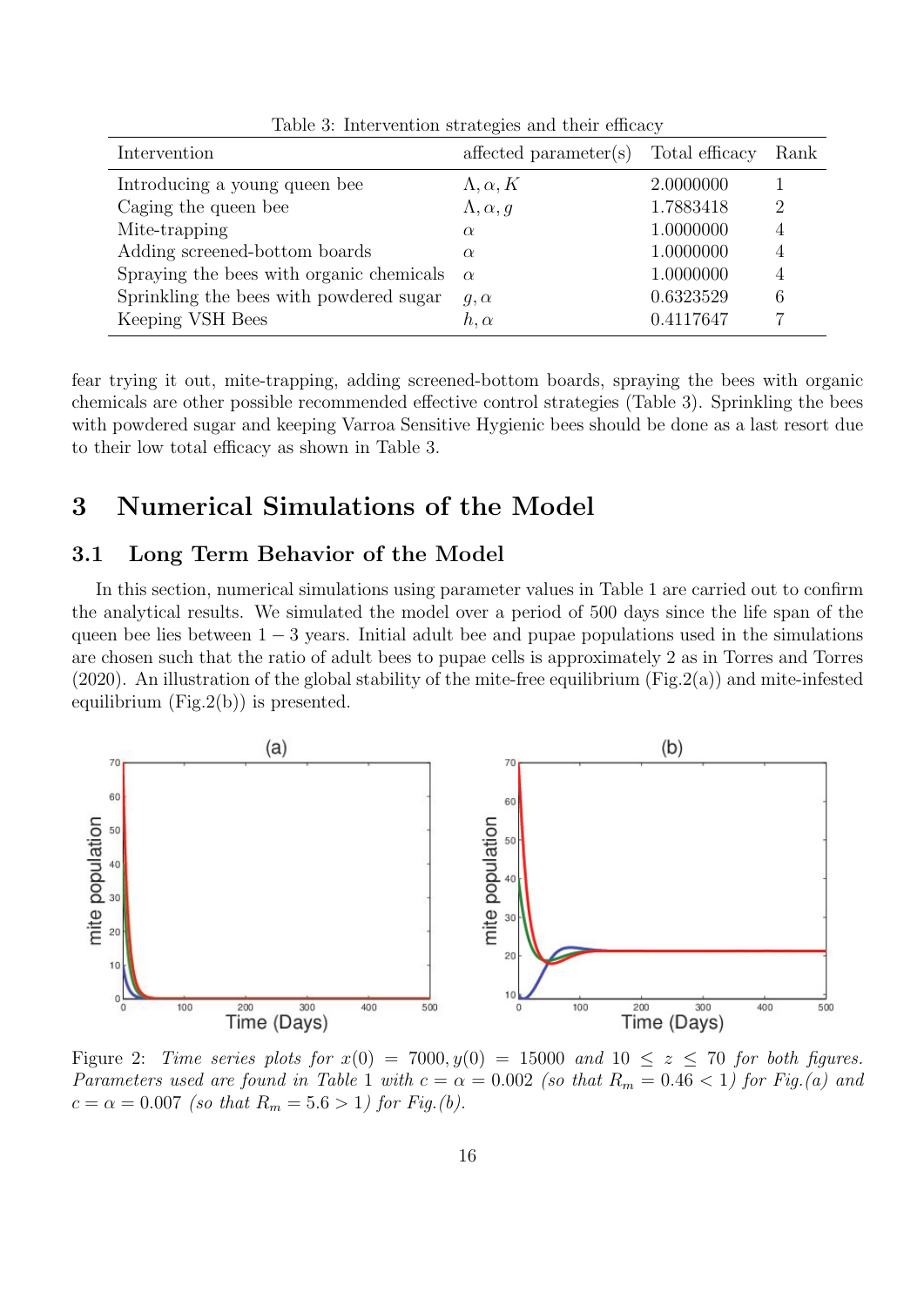Results of Figure  $2(a)$  show that it is possible to eliminate the mites from a mite-infested colony when  $R_m < 1$  (Theorem 2.2.3). Results of Figure 2(b) are also in agreement with Theorem 2.2.5 which states that it is possible for the mites to co-exist with the bees regardless of the number of mites infesting the colony if  $R_m > 1$ . In this case all trajectories converge towards the endemic equilibrium. Therefore, bee-keepers need to apply control methods that target parameters in  $R_m$  (Equation (7)) so that  $R_m$  goes below unity for mite elimination. Some of the methods include: caging the queen bee in order to target the egg-laying rate  $(\Lambda)$  and spraying the bees with organic chemicals to target the parasitism rate  $\alpha$ .

## 3.2 Effect of Mite-Control Strategies

In this section, numerical simulations are carried out to investigate the effect of the commonly used mite-control strategies on honey bee colony performance.

## 3.2.1 Caging the Queen Bee/Using a Young Queen Bee

These control strategies are used by bee-keepers who intend to limit mite-production. Caging the queen temporarily stops the queen from laying eggs. Therefore, this mite-control strategy directly affects the egg-laying rate parameter  $\Lambda$  in Model (1). Also, bee-keepers who use young queens intend to increase  $\Lambda$  so as to produce more worker brood, less drone brood and produce stronger colony populations (Akyöl et al., 2007). We simulate the effect of these two mite-control strategies on the population dynamics of bees and mites by varying  $\Lambda$  in Model (1) in the range 600 – 1000. The parameters used are found in Table 1 with  $c = 0.0075$ ,  $\alpha = 0.0073$ .



Figure 3: Time-varying Plots of pupae cells, adult bees and mites with variations of the egg-laying rate of the queen bee with initial conditions:  $x(0) = 7000, y(0) = 15000, z(0) = 1$ .

Results of Figure 3 show that the pupae, adult bee and mite populations decrease with decreasing values of  $\Lambda$  (Equation (1) of Model (1)). From the first equation of Model (1), a decrease in  $\Lambda$ reduces the number of pupae cells  $\frac{\Lambda y}{K+y}$  which limits mite reproduction opportunities thus reducing the parasitism rate ( $\alpha$ ). The reduction in  $\alpha$  increases the average life span of the pupae cells which increases their number. This consequently increases the adult bees thus increasing colony performance. Therefore, by consistently applying any of the two control methods, the mite population can be eliminated and colony performance increased. However, caging the queen must be done for a short period to avoid exhausting the brood cells which causes colony extinction. In this case, using a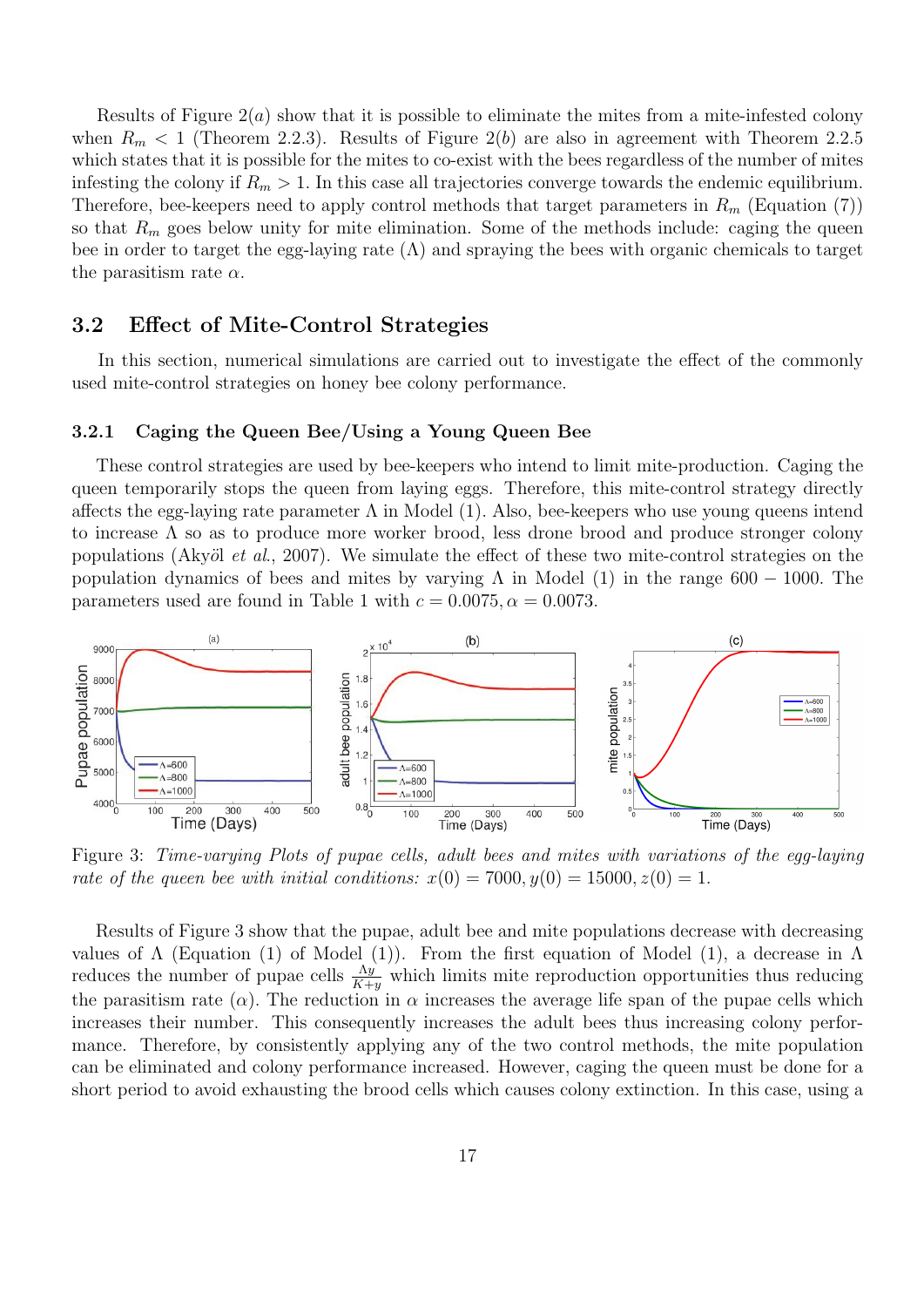young queen may be an appropriate method that provides long term or sustainable solutions to the mite-infestation problem.

#### 3.2.2 Sprinkling Adult Bees with Powdered Sugar

Sprinkling adult bees with powdered sugar induces the adult bees to groom mites off their bodies. This control strategy affects the grooming rate (g) of the adult workers in Model (1). Torres and Torres (2020) observed that adult workers have the capability of grooming off their bodies 5% of the mites per day (Table 1). Therefore, the effect of grooming on the colony is investigated by varying g in the range  $1\% - 9\%$  per day. Results from Figures  $4(a)$  and  $4(b)$  show that increasing q increases both the pupae and adult bee population. On the other hand, the mite population reduces with increasing values of q. From the third equation of Model  $(1)$ , an increase in q decreases the average life span,  $\frac{1}{h+g+d_m}$  of the mites. This accelerates mite mortality thus, reducing parasitism rate  $(\alpha)$ . The reduction in  $\alpha$  increases the average life span,  $\frac{1}{\sigma+m+\alpha z}$  of the pupae cells (Equation (1) of Model (1)). This consequently increases the adult bees thus, increasing colony performance. Therefore, in addition to selecting a breed of bees that can effectively groom mites off their bodies, bee-keepers may induce bee grooming by sprinkling adult bees with powdered sugar.



Figure 4: Time-varying Plots of pupae cells, adult bees and mites with variations of the grooming rate of adult bees with initial conditions:  $x(0) = 7000, y(0) = 15000, z(0) = 1$ .

#### 3.2.3 Keeping Varroa Sensitive Hygiene (VSH) Bees

The Varroa Sensitive Hygiene adult bees kill and reduce reproductive mites in mite-infested pupae cells. The VSH mite-control strategy is intended to limit mite reproduction. This mitecontrol strategy directly affects the hygienic rate parameter h. The VSH adult bees kill and reduce reproductive mites in mite-infested pupae cells at a minimum rate of  $8\%$  per day (Santos *et al.*, 2016). In this study, the effect of hygienic rate, h on the pupae cells is investigated by varying it in the range of  $4\% - 12\%$  per day. Results of Figures 5(a) and 5(b) show that increasing values of h increases the pupae cell and adult bee population. On the other hand, Figure  $5(c)$  shows that increasing the values of  $h$  reduces the mite population. From the third equation of Model  $(1)$ , the average life span,  $\frac{1}{h+g+d_m}$  of a mite decreases as h increases. This accelerates mite mortality leading to a reduction of the parasitism rate ( $\alpha$ ). The reduction in  $\alpha$  increases the average life span,  $\frac{1}{\sigma+m+\alpha z}$ of the pupae cells (Equation (1) of Model (1)) which increases their number. Consequently, the adult bees increase leading to an increase in colony performance.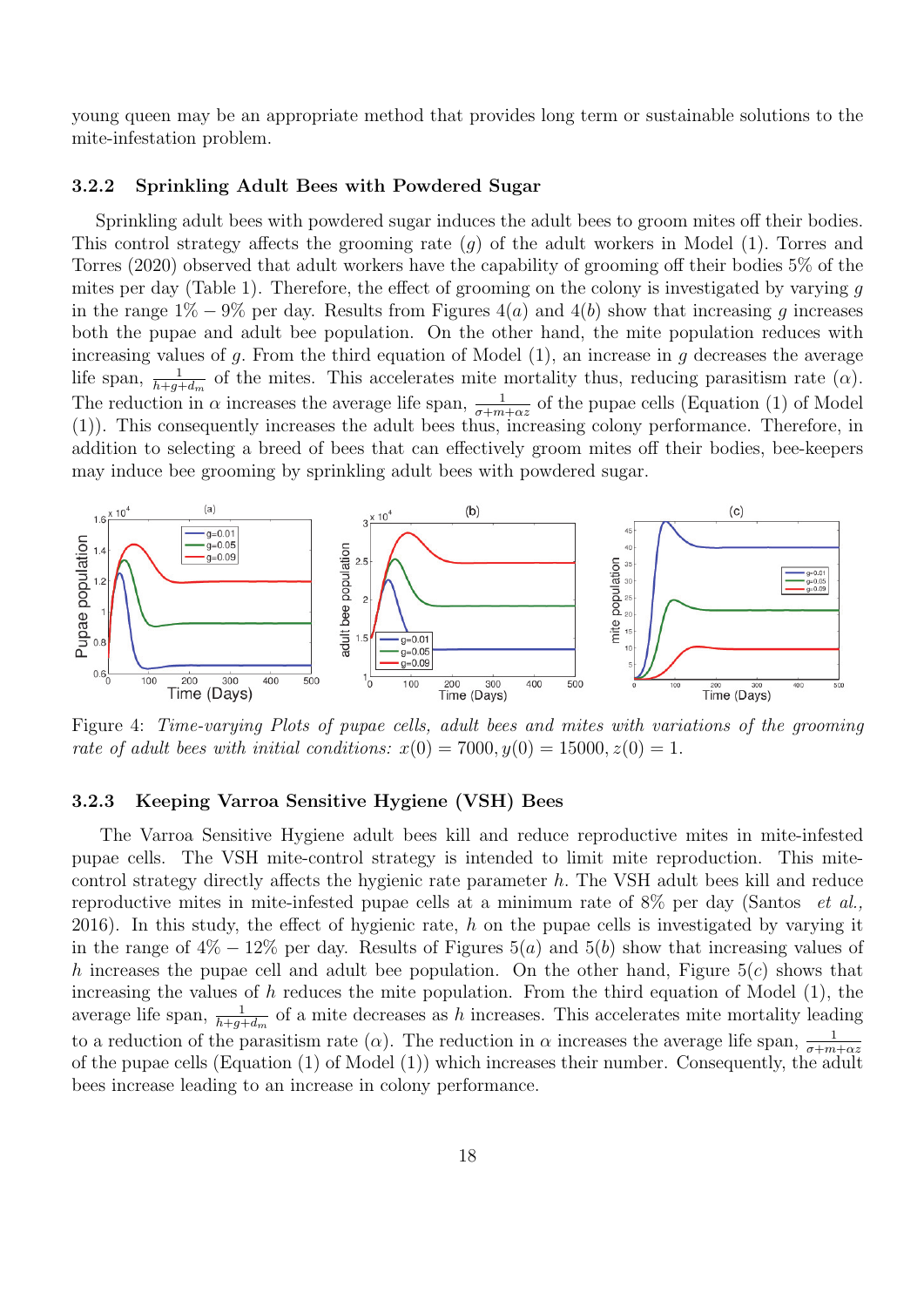

Figure 5: Time-varying Plots of pupae cells, adult bees and mites with variations of the hygienic rate of adult bees with initial conditions:  $x(0) = 7000, y(0) = 15000, z(0) = 1$ .

## 3.2.4 Mite-trapping/Installing Screened Bottom Boards in Bee-hives/Spraying the Bees with Organic Chemicals.

The three mite-control methods above are applied to kill and reduce mites in the colony and therefore regulate parasitism rate  $(\alpha)$ . We simulate the effect of the three mite-control methods and observe the population dynamics of adult bees, pupae cells and mites. Existing studies have not quantified the parasitism effect by mites on honey bees. In this study, we consider and simulate the effect of the three control methods above by varying  $\alpha$  in the range 0.003 – 0.007. Subsequently, results of Figures  $6(a)$  and  $6(b)$  show that a reduction in  $\alpha$  leads to an increase in both the adult and pupae populations. This is because a reduction in  $\alpha$  implies a reduction in the number of mites in the colony (Fig.6(c)). From the first equation of Model (1), a decrease in the parasitism rate  $\alpha$ increases the average life span,  $\frac{1}{\sigma+m+\alpha z}$  of the pupae cells. This increases the number of pupae cells which in turn increases the adult bees thus, increasing colony performance.



Figure 6: Time-varying Plots of pupae cells, adult bees and mites with variations of the parasitism rate with  $\epsilon = 0.7$ ,  $c = 0.007$ . Initial conditions are:  $x(0) = 7000$ ,  $y(0) = 15000$ ,  $z(0) = 1$ .

# 4 Discussion of Results and Conclusion

In this study, a mathematical model for the population dynamics of honeybees infested with mites has been formulated and analysed. We have evaluated the effect of various mite-control methods on mite population growth and colony performance. For example; using a young queen bee, caging the queen bee, mite trapping using artificial drone combs, sprinkling bees with powdered sugar, keeping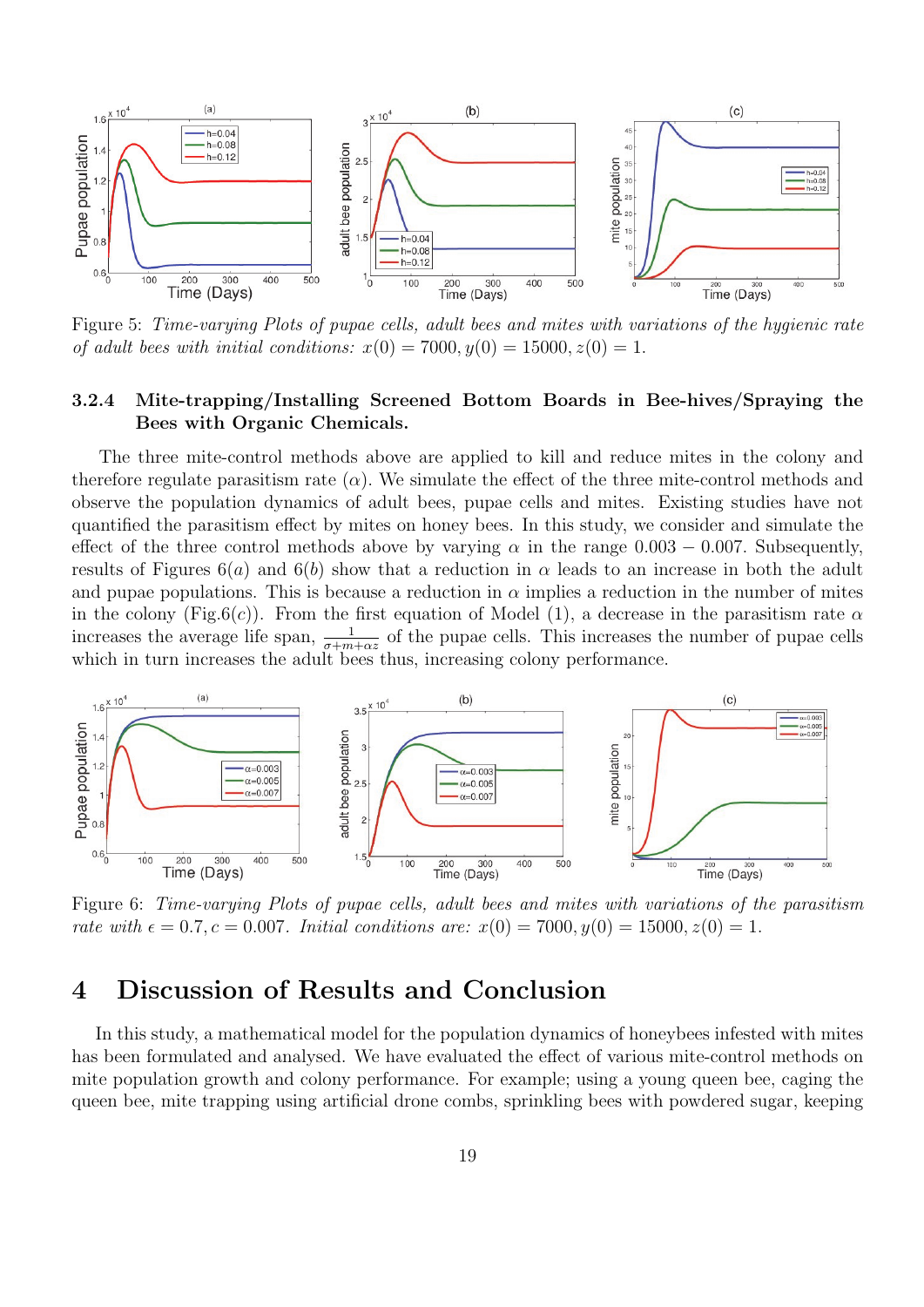Varroa Sensitive Hygiene bees, spraying bees with organic chemicals and installing screened bottom boards in bee hives have been found to be vital mite control strategies in honey bee colonies. This study has been of great significance because previous mathematical models in the literature had given less attention to the evaluation of these mite-control methods.

The long term behavior of the model has revealed various results. For example; a healthy colony naturally resists getting extinct when basic demographic reproduction number,  $R_h > 1$  otherwise it goes extinct when  $R_h < 1$ . The results have also shown that it is possible to eradicate mites from the colony if mite reproduction number,  $R_m < 1$  and  $R_h > 1$  otherwise the mites and honeybees coexist if  $R_m > 1$  and  $R_h > 1$ . This is in agreement with various mathematical studies that have modelled the interaction between honey bees and mites (Kang et al., 2016; Bernadi and Venturino, 2016; Denes and Mahmoud, 2019). However, this study gives an additional condition concerning the demographic basic reproduction number,  $R_h > 1$  that ensures colony survival. Sensitivity analysis suggests that introducing a young queen bee is one of the most effective mite control methods followed by caging the queen bee. Mite-trapping, adding screened-bottom boards, spraying the bees with organic chemicals are also reliable mite control strategies that are recommended by this study. In addition, sprinkling the bees with powdered sugar and keeping Varroa Sensitive Hygiene bees have a profound effect of lowering mite-infestation and hence improving colony performance. Therefore, bee-farmers are advised to always replace the aging queen bees with young ones in their colonies. This is because introducing a young queen bee, has a significant effect on the mite reproduction number,  $R_m$  compared to other mite control strategies. Besides introducing a young queen bee, we recommend to the bee-farmers to always cage the queen bee at regular intervals (2-3 weeks) depending on the level of bee mite-infestation and on the number of brood cells in the colony. In this study, the numerical simulation results seem to agree with the analytical results that it is possible to control mites in the colony using intervention strategies aimed at improving colony performance.

For effective mite-infestation control, a bee-keeper may opt to use a combination of more than one control strategy. For example, a bee-keeper may decide to keep Varroa Sensitive Hygiene bees (to kill reproductive mites inside the pupae cells) and at the same time sprinkle powdered sugar on the bees to induce grooming of mites off their bodies. African bees are known to be highly hygienic, efficient at mite grooming and have a shorter post capping period compared to European bees (Chemurot et al., 2016; Kasangaki et al., 2018). These three traits enable them to significantly reduce mite population in mite-infested colonies.

**Acknowledgement**: The authors would like to thank Dr. Chemurot Moses who is a lecturer in the department of Zoology, Entomology and Fisheries Sciences, College of Natural Sciences of Makerere University for introducing them to Apiculture which is a versatile area of research. We would also like to thank the bee farmers of Luwero for exposing us to the practical aspects of bee keeping.

## References:

1. Akyöl, E., Yeninar, H., Karatepe, M., Karatepe, B. and Özkök, D. (2007). Effects of queen ages on Varroa (Varroa destructor) infestation level in honey bee (Apis mellifera caucasica) colonies and colony performance. Italian Journal of Animal Science,  $6: 143 - 149$ .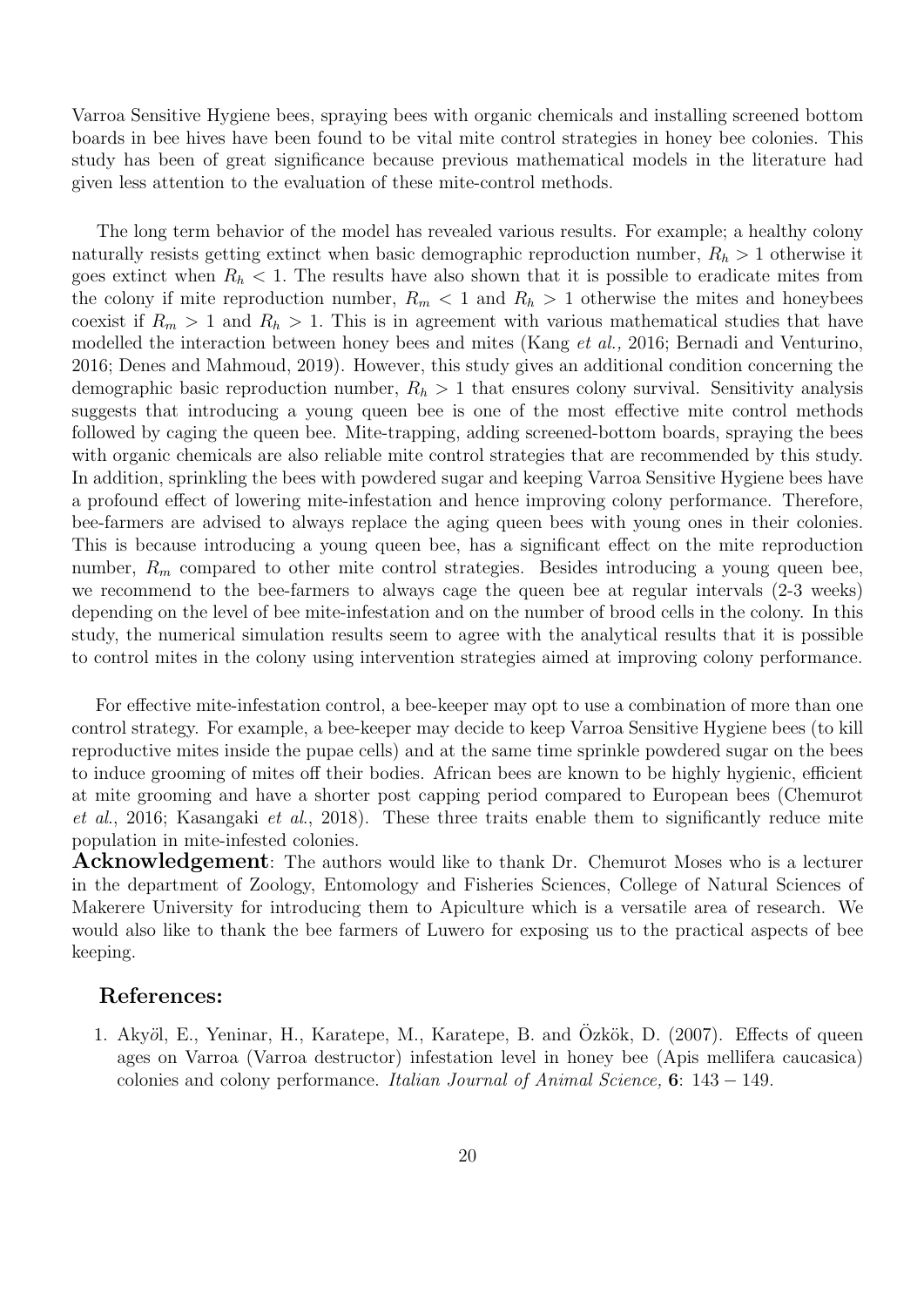- 2. Bakare, E.A., Are, E.B., Abolarin, O.E., Osanyinlusi, S.A., Benitho, N. and Obiaderi, N.U. (2020). Mathematical Modelling and Analysis of Transmission Dynamics of Lassa Fever. Journal of Applied Mathematics, Article ID 6131708 18 pages: https://doi.org/10.1155/2020/6131708
- 3. Bernadi, S. and Venturino, E. (2016). Viral epidemiology of adult Apis mellifera infested by Varroa destructor mite. Heliyon. 2(5): e00101.
- 4. Boncristiani, H., Ellis, J., Bustamonte, T., Kimmel, C., Jack, C., Mortensen, A. and Schmehl, D. (2021). World honey bee health: the global distribution of western honey bee (Apis mellifera L.) pests and pathogens. Bee World,  $98(1)$ : 2 – 6.
- 5. Castillo-Chavez, C., Feng, W. and Huang, W. (2002). On the ccomputation of  $R_0$  and its role on global stability, mathematical Approaches for Emerging and Reemerging Infectious Diseases: An introduction. The IMA Volumes in Mathematics and its Applications, 125: 229 − 250, Springer, New York.
- 6. Cameron, J. and James, D.E. (2021). Integrated Pest Management Control of Varroa destructor(Acari: Varroidae), the Most Damaging Pest of (Apis mellifera L. (Hymenoptera: Apidae)) colonies. Journal of Insect Science,  $21(5): 1-32$ .
- 7. Chemurot, M., Akol, A.M, Masembe, C., Lina de Smet, Descamps, T. and Dirk C. de Graaf. (2016). Factors influencing the prevalence and infestation levels of Varroa destructor in honey bee colonies in two highland agro-ecological zones of Uganda. Exp Appl Acarol DOI10.1007/s10493- 016-001-x
- 8. Chien, F. and Shateyi, S. (2021). Volterra-Lyapunov Stability Analysis of the Solutions of Babesiosis Disease Model. Symmetry, 13: 1272.
- 9. Denes, A. and Mahmoud, A.I. (2019). Global dynamics of a mathematical honeybee colony infested by virus-carrying Varroamites. Journal of Applied Mathematics and Computing, 61: 349 − 371.
- 10. Di Prisco, G., Annoscia, D., Margiotta, M., Ferrara, R., Varricchio, P., Zanni, V. (2016). A mutualistic symbiosis between a parasitic mite and a pathogenic virus undermines honey bee immunity and health. Proceedings of the National Academy of Sciences, 113: 3203 − 3208.
- 11. Fries, I., Aarhus, A., Hansen, H. and Korpela, S. (1991). Comparison of diagnostic methods for detection of low infestation levels of Varroa jacobsoni in honey bee (Apis mellifera) colonies. Experimental and Applied Acarology,  $10(1991)$ : 279 – 287.
- 12. Harbo, R.J. (1986). Effect of population size on brood production, worker survival and honey gain in colonies of honeybees. Journal of Apicultural Research,  $25(1): 22 - 29$ .
- 13. Kang, Y., Blanco, T., Wang, D.Y. and Degrandi-Hoffman. (2016). Disease dynamics of honeybees with varroa destructor as parasite and virus vector. Mathematical Biosciences, 275:  $71 - 92.$
- 14. Kasangaki, P., Nyamasyo, G., Ndegwa, P. and Kajobe, R. (2018). Assessment of Honeybee Colony Performance in the Ecological Zones in Uganda. Current Investigations in Agriculture and Current Research, 1(5): CIACR.MS.ID.000121.